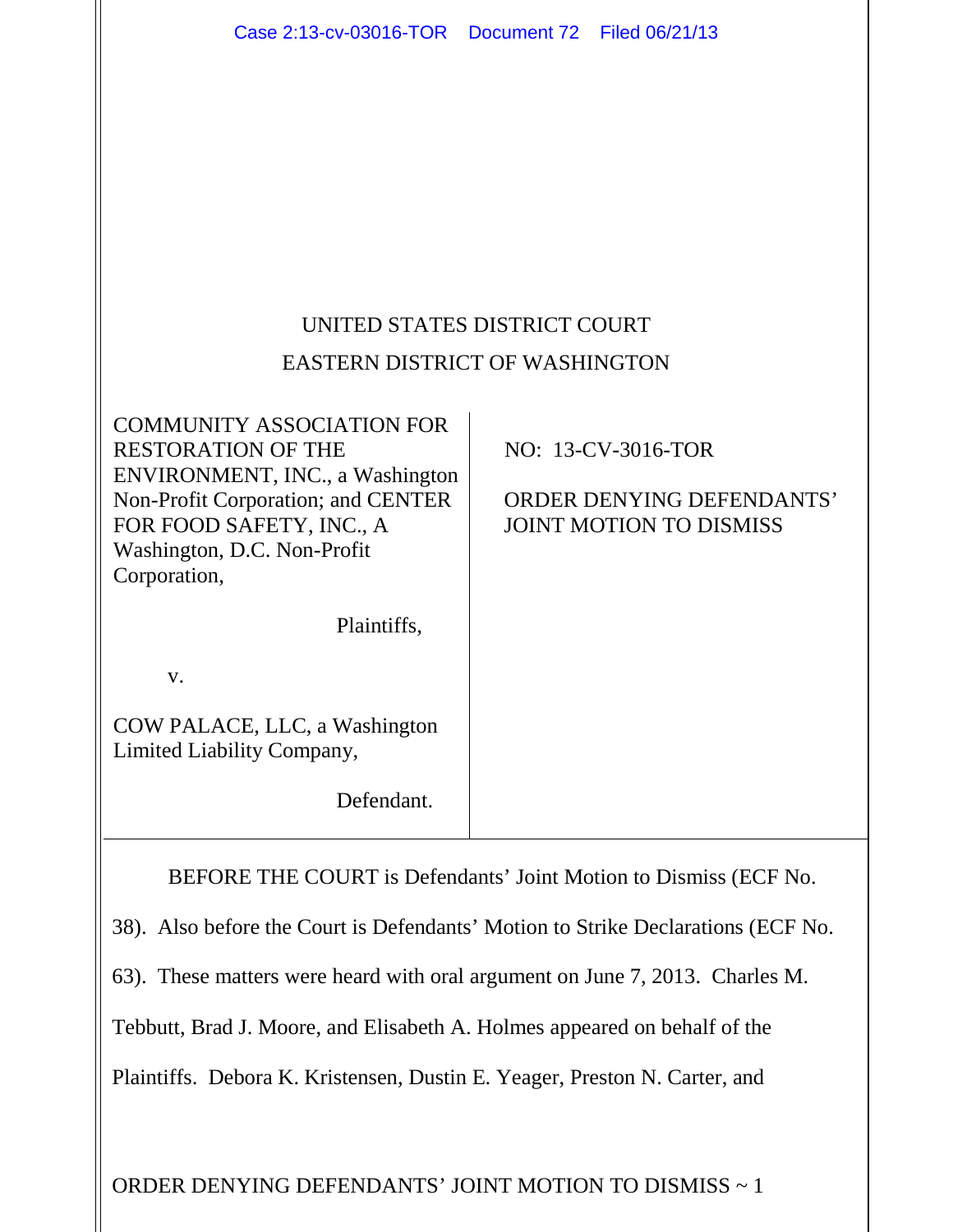Mathew L. Harrington appeared on behalf of Defendants. The Court has reviewed the briefing and the record and files herein, had the benefit of oral argument, and is fully informed.

#### BACKGROUND

Defendants are diaries housing a large number of animals, and must handle significant amounts of manure generated by the herd. ECF No. 37 at  $\P$  33, 37 (First Amended Complaint). The manure is managed in various ways, including: transforming it into compost and selling it, applying it to agricultural fields as fertilizer, and storing liquid manure in lagoons until it is applied to agricultural fields. *Id*. at ¶¶ 39-40, 42. Plaintiffs ("CARE") allege that manure is a solid waste under the Resource Conservation and Recovery Act ("RCRA") because when applied to agricultural fields at above-agronomic levels and leaked from lagoons storing liquid manure it is discarded; thereby causing high levels of nitrates in underground drinking water. CARE alleges that this action is a violation of the RCRA because (1) it causes an imminent and substantial danger to public health and the environment (42 U.S.C.  $\S 6972(a)(1)(B)$ ); and (2) constitutes illegal open dumping (42 U.S.C. § 6945(a)).

In March 2013, the Environmental Protection Agency ("EPA") exercised its power under section 1431 of the Safe Drinking Water Act ("SDWA"), and entered a Consent Order with Defendants addressing the high level of nitrates in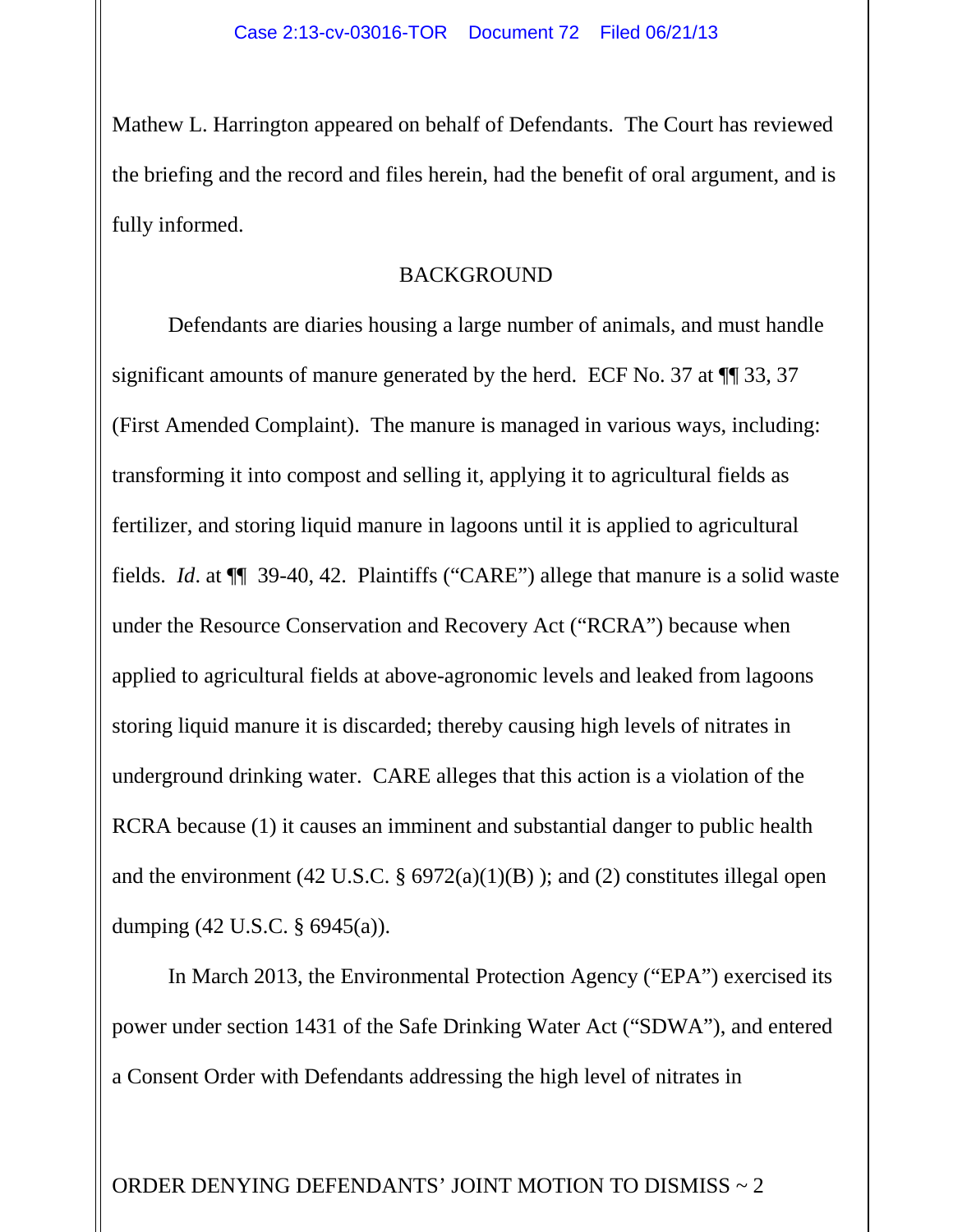underground drinking water. ECF No. 38-1; *see W.R. Grace & Co. v. EPA*, 261 F.3d 330, 338-39 (3d Cir. 2001)(EPA Administrator may "take action necessary to protect the public's health from an imminent and substantial endangerment created by contaminants in a public water system or an underground source of drinking water."). The "goal" of the Consent Order is "to achieve drinking water quality that meets the EPA maximum contaminant level ('MCL') for nitrate of 10 mg/L in the drinking water aquifer beneath and downgradient of the Dairy Facilities." ECF No. 38-1, Appx. B at p.1.

On February 14, 2013, CARE filed the instant lawsuit alleging violations under RCRA. ECF No. 1. CARE was granted leave to file an Amended Complaint in April 2013. *See* ECF No. 37. Presently before the Court is Defendants' joint motion to dismiss<sup>[1](#page-2-0)</sup> and motion to strike declarations.

<span id="page-2-0"></span><sup>1</sup> CARE filed four separate lawsuits against multiple Defendants alleging identical causes of action. These cases include: *Cmty. Ass'n for Restoration of the Env't, et. al. v. Cow Palace, LLC* (13-CV-3016-TOR); *Cmty. Ass'n for Restoration of the Env't, et. al. v. George & Margaret, LLC and George DeRuyter & Sons Diary LLC* (13-CV-3017-TOR); *Cmty. Ass'n for Restoration of the Env't, et. al. v. D&A Dairy and D&A Dairy LLC* (13-CV-3018-TOR); and *Cmty. Ass'n for Restoration of the Env't et. al. v. Henry Bosma Diary and Liberty Dairy, LLC* (13-CV-3019-TOR). All of these Defendants jointly filed the motion to dismiss addressed in this Order.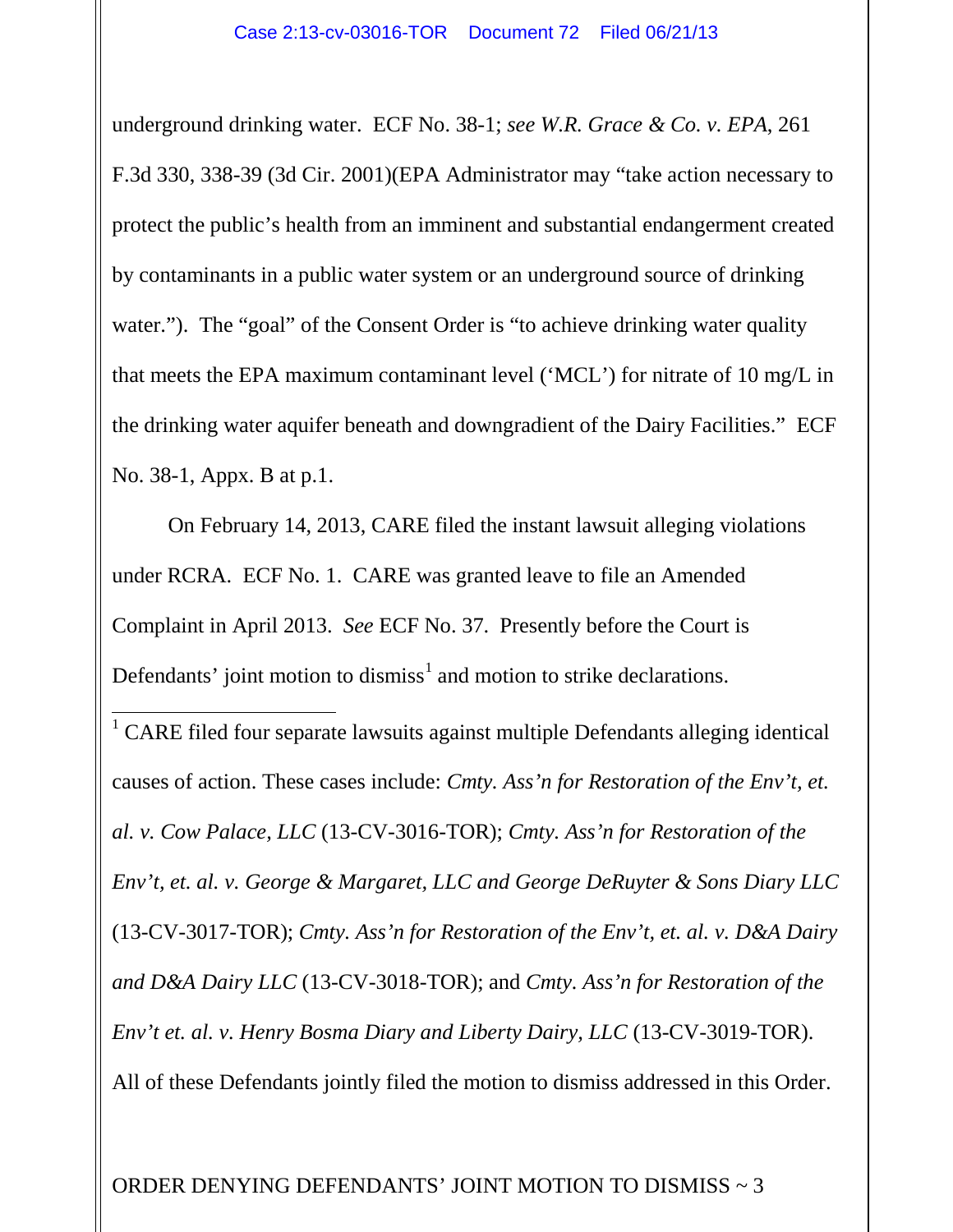#### DISCUSSION

### **I. Defendant's Motion to Strike Declarations**

Defendants ask the Court to strike declarations submitted by CARE as part of their response to Defendants' joint motion to dismiss, including: the Shaw Declaration (ECF No. 48) and the "Standing Declarations" (ECF No. 49-53). However, the Court does not rely on any of this evidence for the substance of its ruling on Defendants' joint motion to dismiss. Rather, the Court relies entirely on the Amended Complaint and additional materials appropriately incorporated by reference or a matter of judicial notice. *See United States v. Ritchie*, 342 F.3d 903, 907-908 (9th Cir. 2003)(generally a court may not consider material beyond the pleadings on a 12(b)(6) motion without converting the motion to dismiss to a motion for summary judgment, however, a court may consider materials including documents attached to the complaint, documents incorporated by reference in the complaint, and matters of judicial notice, without converting the motion). Thus, Defendants' motion to strike these exhibits is denied as moot.

///

///

Ξ

However, the Court declines to consolidate the cases, and will issue a separate Order in each case. For the purposes of clarity, because the motion was "joint," Defendants are always referred to in the plural.

ORDER DENYING DEFENDANTS' JOINT MOTION TO DISMISS ~ 4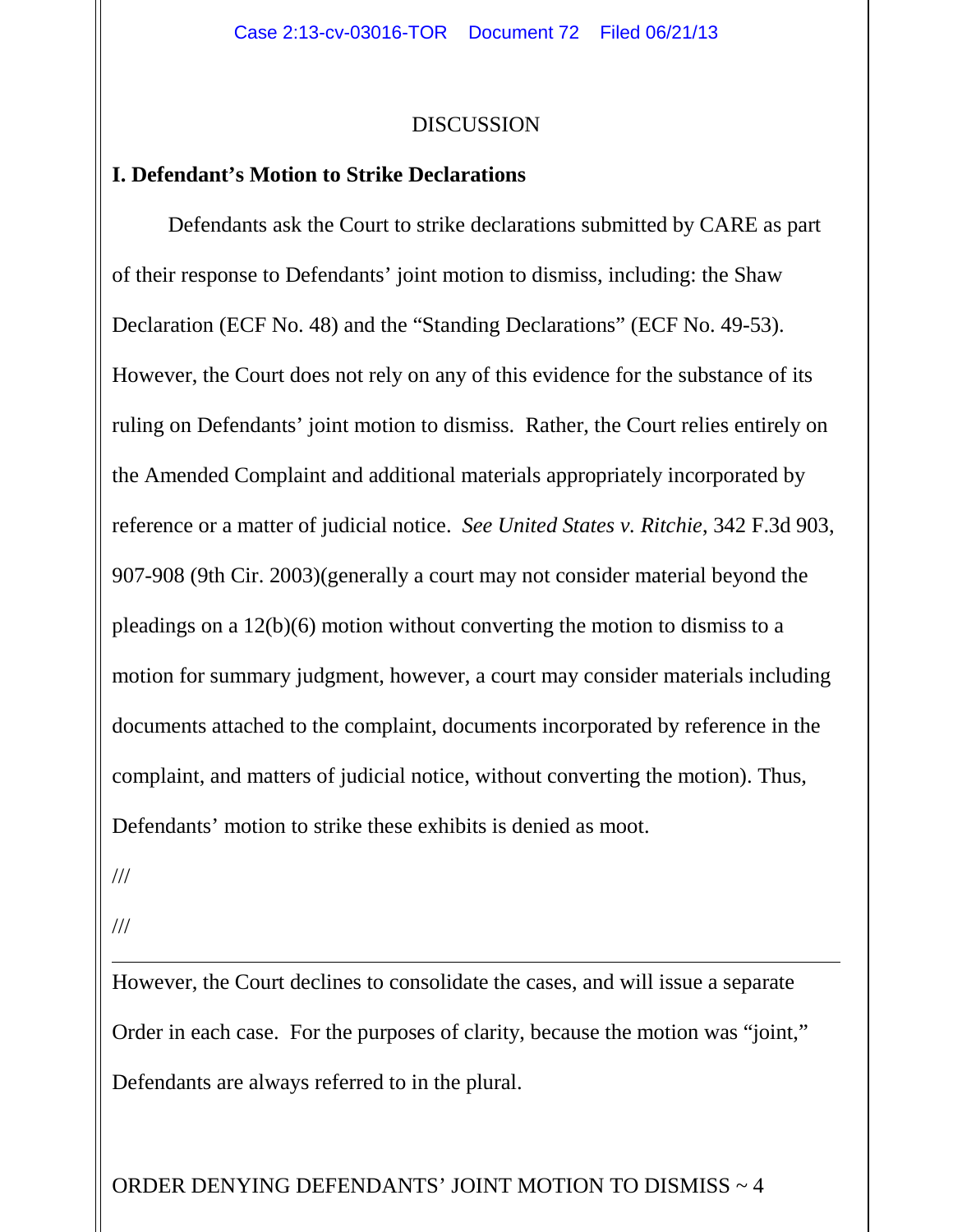### **II. Defendant's Joint Motion to Dismiss**

### **A. Standard of Review**

To withstand a motion to dismiss pursuant to Rule 12(b)(6), a complaint must set forth factual allegations sufficient "to raise a right to relief above the speculative level." *Bell Atlantic Corp. v. Twombly*, 550 U.S. 544, 555 (2007). The tenet that a court must accept as true all of the allegations contained in a complaint is inapplicable to legal conclusions. Threadbare recitals of the elements of a cause of action, supported by mere conclusory statements, do not suffice. *Id*. ("Although for the purposes of a motion to dismiss we must take all of the factual allegations in the complaint as true, we are not bound to accept as true a legal conclusion couched as a factual allegation" (internal quotation marks omitted)). A pleading that offers "labels and conclusions" or "a formulaic recitation of the elements of a cause of action will not do." *Id*.

Under Federal Rule of Civil Procedure 8(a)(2), a pleading must contain a "short and plain statement of the claim showing that the pleader is entitled to relief." The pleading standard set by Rule 8 of the Federal Rules of Civil Procedure "does not require 'detailed factual allegations,' but it demands more than an unadorned, the-defendant-unlawfully-harmed-me accusation." *Ashcroft v. Iqbal*, 556 U.S. 662, 678 (2009). Rule 8 marks a notable and generous departure from the hyper-technical, code-pleading regime of a prior era, but it does not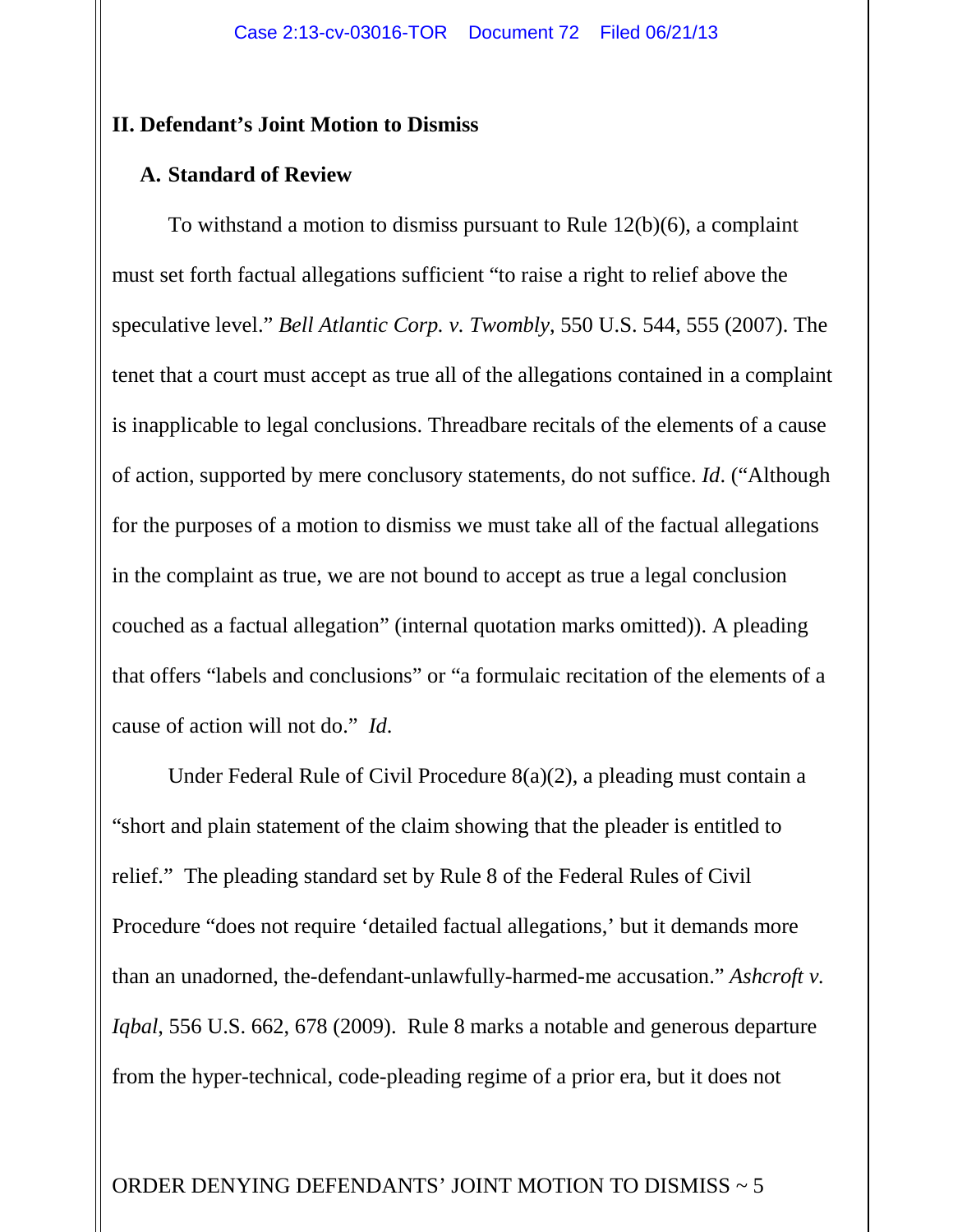unlock the doors of discovery for a plaintiff armed with nothing more than conclusions. *Id*. at 678-79. In assessing whether Rule 8(a)(2) is satisfied, the Court first identifies the elements of the asserted claim based on statute or case law. *Id*. at 678. The Ninth Circuit follows the methodological approach set forth in *Iqbal* for the assessment of a plaintiff's complaint:

"[A] court considering a motion to dismiss can choose to begin by identifying pleadings that, because they are no more than conclusions, are not entitled to the assumption of truth. While legal conclusions can provide the framework of a complaint, they must be supported by factual allegations. When there are well-pleaded factual allegations, a court should assume their veracity and then determine whether they plausibly give rise to an entitlement to relief."

*Moss v. U.S. Secret Service*, 572 F.3d 962, 970 (9th Cir. 2009) (*quoting Iqbal*, 129 S.Ct. at 1950).

# **B. "Solid Waste" Under RCRA**

"RCRA is a comprehensive statute that governs the treatment, storage, and disposal of solid and hazardous waste… so as to minimize the present and future threat to human health and the environment." *Meghrig v. KFC Western, Inc*., 516 U.S. 479, 483 (1996). Under the citizen suit provision of RCRA, CARE must establish that Defendants are contributing to the "handling, storage, treatment, transportation, or disposal of any solid or hazardous waste which may present an imminent and substantial endangerment to health or the environment." 42 U.S.C. § 6972(a)(1)(B). CARE does not allege that the manure is hazardous waste. Thus,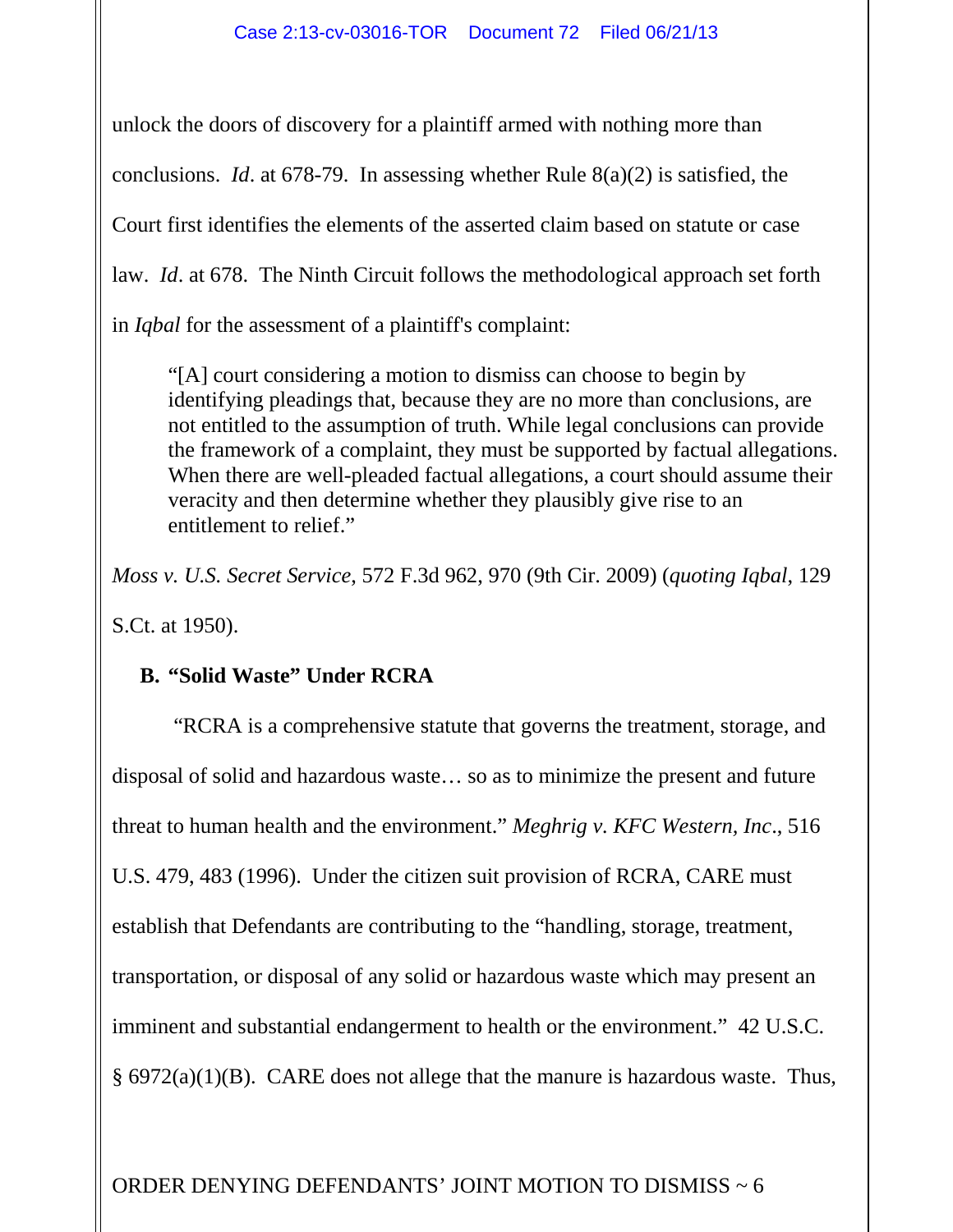the entire focus of the Court's analysis is whether the manure is a "solid waste" within the meaning of RCRA.

Pursuant to RCRA, "solid waste" is defined as "any garbage, refuse, sludge from a waste treatment plant, water supply treatment plant, or air pollution control facility and other *discarded material*, including solid, liquid, semisolid or contained gaseous material resulting from … agricultural operations…." 42 U.S.C. § 6903(27)(emphasis added). RCRA does not define "discarded material." However, the Ninth Circuit has defined the term, according to its ordinary meaning, as "to cast aside; reject; abandon; give up." *Safe Air for Everyone v. Meyer*, 373 F.3d 1035, 1041 (9th Cir. 2004)(finding grass residue was not "solid waste" under RCRA). Further, the court in *Safe Air* found the reasoning of several extra-circuit cases persuasive in identifying whether a material qualifies as "solid waste," particularly: "(1) whether the material is 'destined for beneficial reuse or recycling in a continuous process by the generating industry itself;' (2) whether the materials are being actively reused, or whether they merely have the potential of being reused; (3) whether the materials are reused by its original owner, as opposed to use by a salvager or reclaimer." *Id*. at 1043 (internal citations omitted). Recently, the Ninth Circuit analyzed legislative history and further concluded that "[t]he key to whether a manufactured product is a 'solid waste,' then, is whether that product 'has served its intended purpose and is no longer wanted by the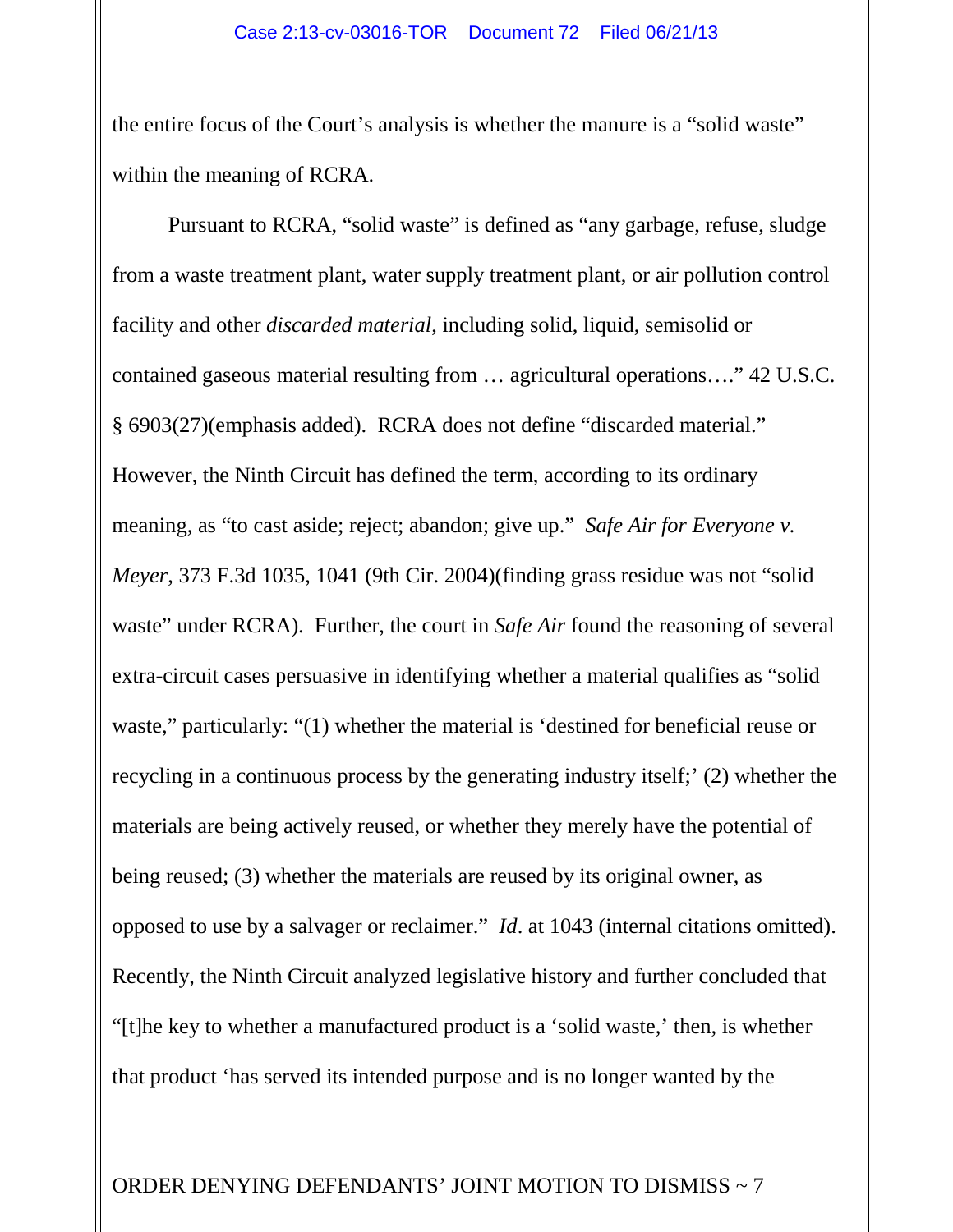consumer.'" *Ecological Rights Foundation v. Pacific Gas and Elec. Co*., 713 F.3d 502, 515 (9th Cir. 2013)(*citing* H.R. Rep. No. 94-1491(I) at 2 (1976), reprinted in 1976 U.S.C.C.A.N. 6238, 6240)); *see also No Spray Coal., Inc. v. City of New York*, 252 F.3d 148, 150 (2d Cir. 2001)(finding pesticides are not "discarded" when sprayed in the air with the design of effecting their intended purpose). In *Ecological Rights*, the court found only that wood preservative that "escaped" from wooden utility poles through normal wear and tear at a certain age was not "discarded" and therefore not "solid waste;" but expressly did "not decide whether or under what circumstances PCP, wood preservative, or other material becomes a RCRA 'solid waste' when it accumulates in the environment as a natural, expected consequence of the material's intended use." *Id*. at 518.

Defendants argue that manure, used by the dairies as fertilizer, is not "discarded" and is therefore not "solid waste" within the meaning of RCRA. Instead, Defendants contend that the manure is a useful byproduct that is transformed into compost, and applied to surrounding agricultural fields as fertilizer after being stored as liquid manure in lagoons. Defendants point to RCRA's legislative history, as well as federal and state regulations, $2$  to support a  $\overline{a}$  Defendants cite to EPA regulations exempting from federal waste disposal standards "agricultural wastes, including manures and crop residues, returned to

<span id="page-7-0"></span>the soil as fertilizers or soil conditioners."  $40$  C.F.R.  $\S$  257.1(c)(1).

## ORDER DENYING DEFENDANTS' JOINT MOTION TO DISMISS ~ 8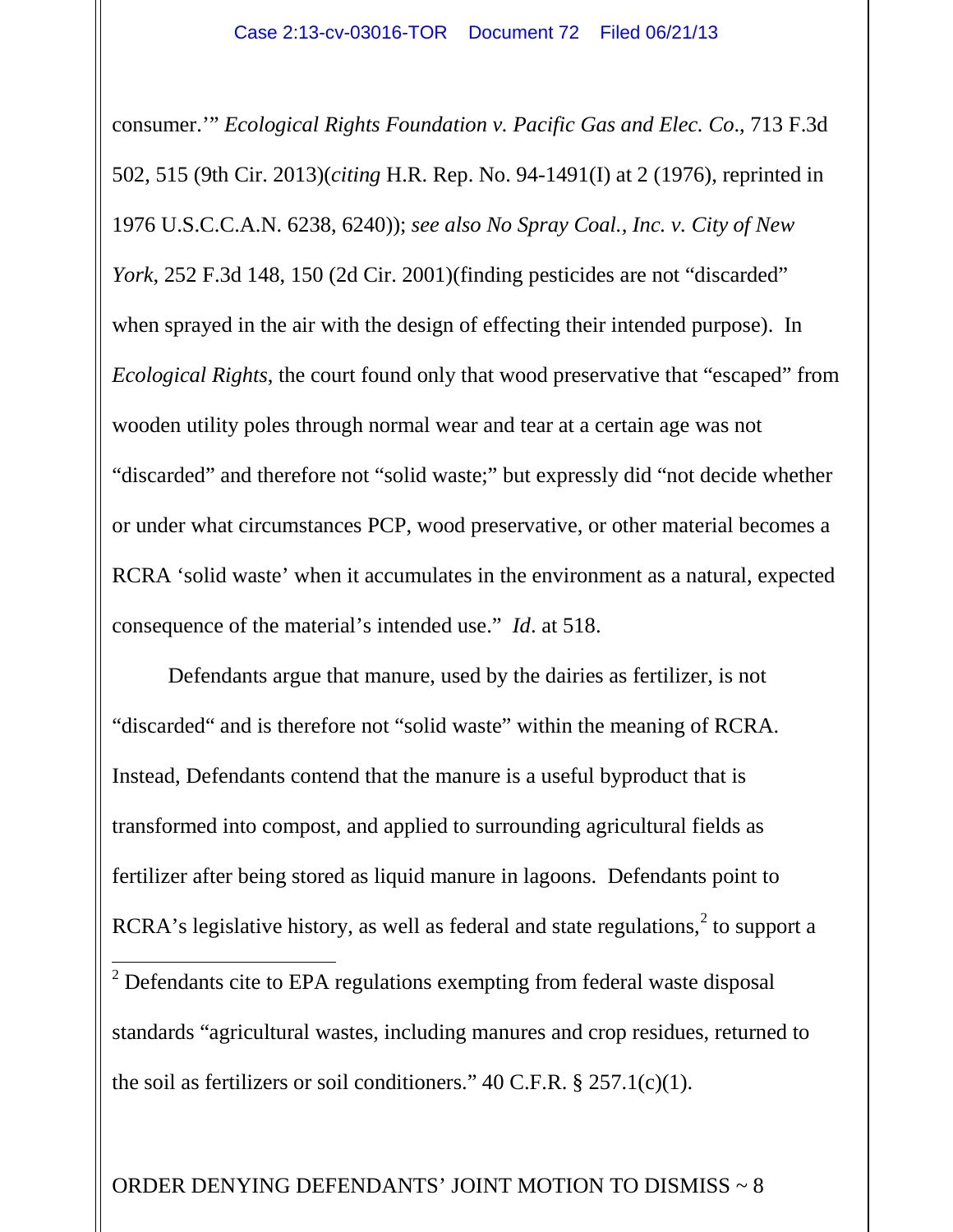finding that manure used as fertilizer is not "solid waste." ECF No. 38 at 8. In enacting RCRA, Congress found that "[a]gricultural wastes which are returned to the soil as fertilizers or soil conditioners are not considered discarded materials in the sense of this legislation." *See Safe Air*, 373 F.3d at 1045-46 (*citing* H.R. Rep. No. 94-1491(I) at 2 (1976), reprinted in 1976 U.S.C.C.A.N. 6238, 6240). Further, Defendants maintain that the manure is "useful" as a fertilizer, and is not transformed into "solid waste" if it is over-applied or leaked as an unintended consequence of its intended use. ECF No. 38 at 9; *see Oklahoma v. Tyson Foods, Inc.*, 2010 WL 653032 at \*10 (finding poultry litter applied as fertilizer does not become a "solid waste within the meaning of the RCRA when it is applied to the normal beneficial usage for which the product was intended merely because some aspect of the product is not fully utilized," for example if a particular material is more than "agronomic need"); *Safe Air*, 373 F.3d at 1046 n.13 ("[t]he determination of whether grass residue has been discarded is made independently of how the materials are handled."). Finally, Defendants argue that imposing RCRA liability for the over-application or leakage of manure as "solid waste" would lead to the "untenable result" of requiring every dairy in the nation to operate as a sanitary landfill. *See* 42 U.S.C.§ 6903(14)(defining an illegal "open dump" as "any facility or site where solid waste is disposed of which is not a sanitary landfill….").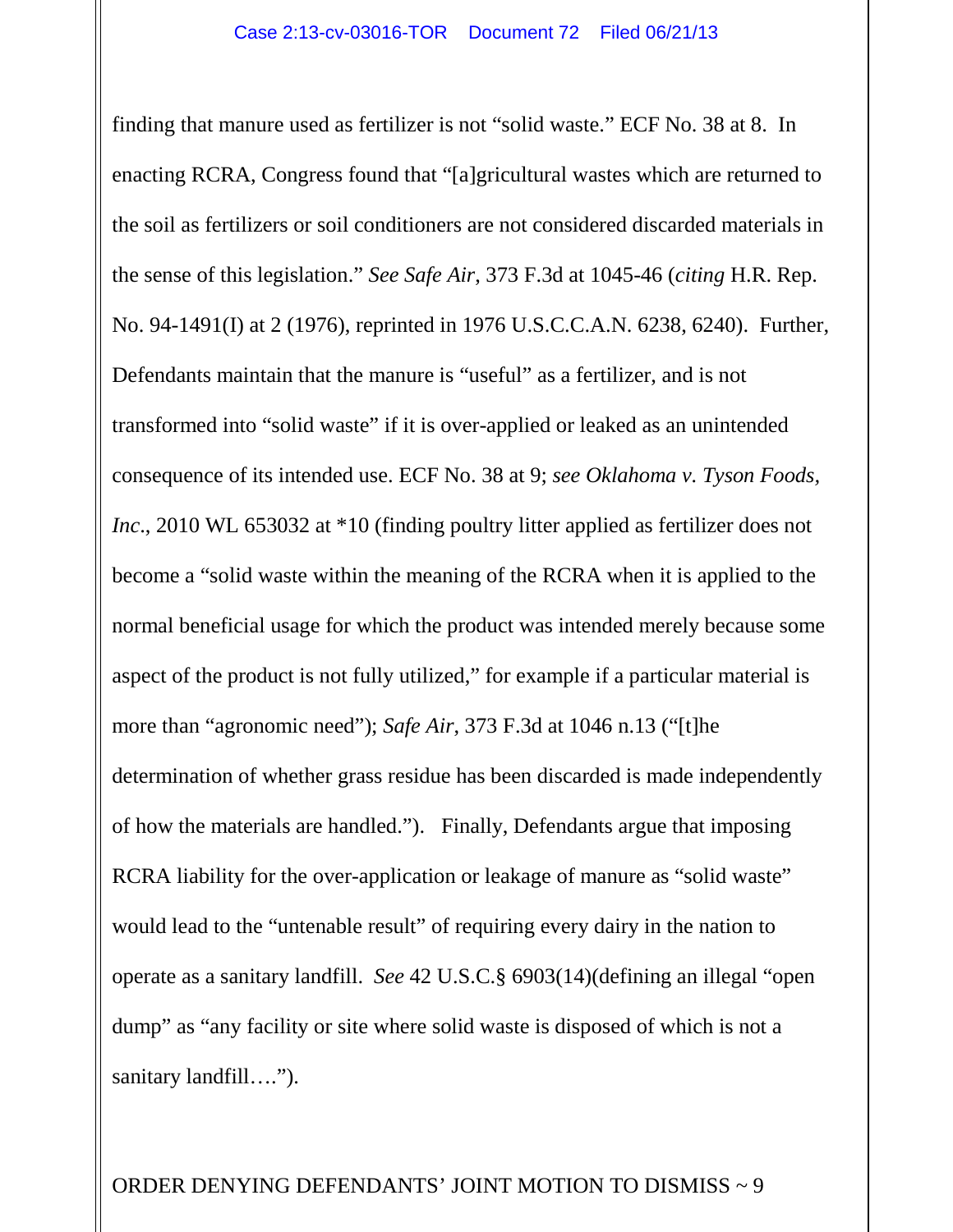CARE acknowledges that solid manure is used onsite as compost and sold off-site; and liquid manure is stored and then applied to fields. ECF No. 37 at ¶¶ 37-42. However, according to CARE, manure that has leaked into groundwater from the liquid manure lagoons and over-applied to fields is "discarded" because it has been abandoned and no longer serves a useful purpose. *See Zands v. Nelson*, 779 F. Supp. 1254, 1261-62 (S.D. Cal. 1991)(finding gasoline leaked from tanks at gasoline stations is a disposal of solid waste because it is no longer a useful product after it leaks into the soil, and has thus been "abandoned" via the leakage). Additionally, CARE takes issue with Defendants' contention that a useful product like manure is not transformed into solid waste when it is unintentionally leaked or allegedly over-applied. When manure is applied in quantities greater than a crop can take in, the nutrients can leach into the soil and groundwater. *See e.g., CARE v. Nelson Faria Dairy LLC*, 2011 WL 6934707 at \*6-8 (E.D. Wash. 2011). In their Amended Complaint, CARE alleges that Defendants apply too much manure to their fields, as reflected by high nitrate and phosphorus testing, which is not "agronomic" as manure nutrients become ineffective when over-applied. *See* ECF No. 37 at ¶¶ 62-78. At least one court was unpersuaded by the argument Defendants advance in their motion to dismiss that animal waste was not "solid waste" under the RCRA because it was used as fertilizer. *See Water Keeper Alliance, Inc. v. Smithfield Foods, Inc*., 2001 WL 1715730 at \*4-5 (E.D.N.C.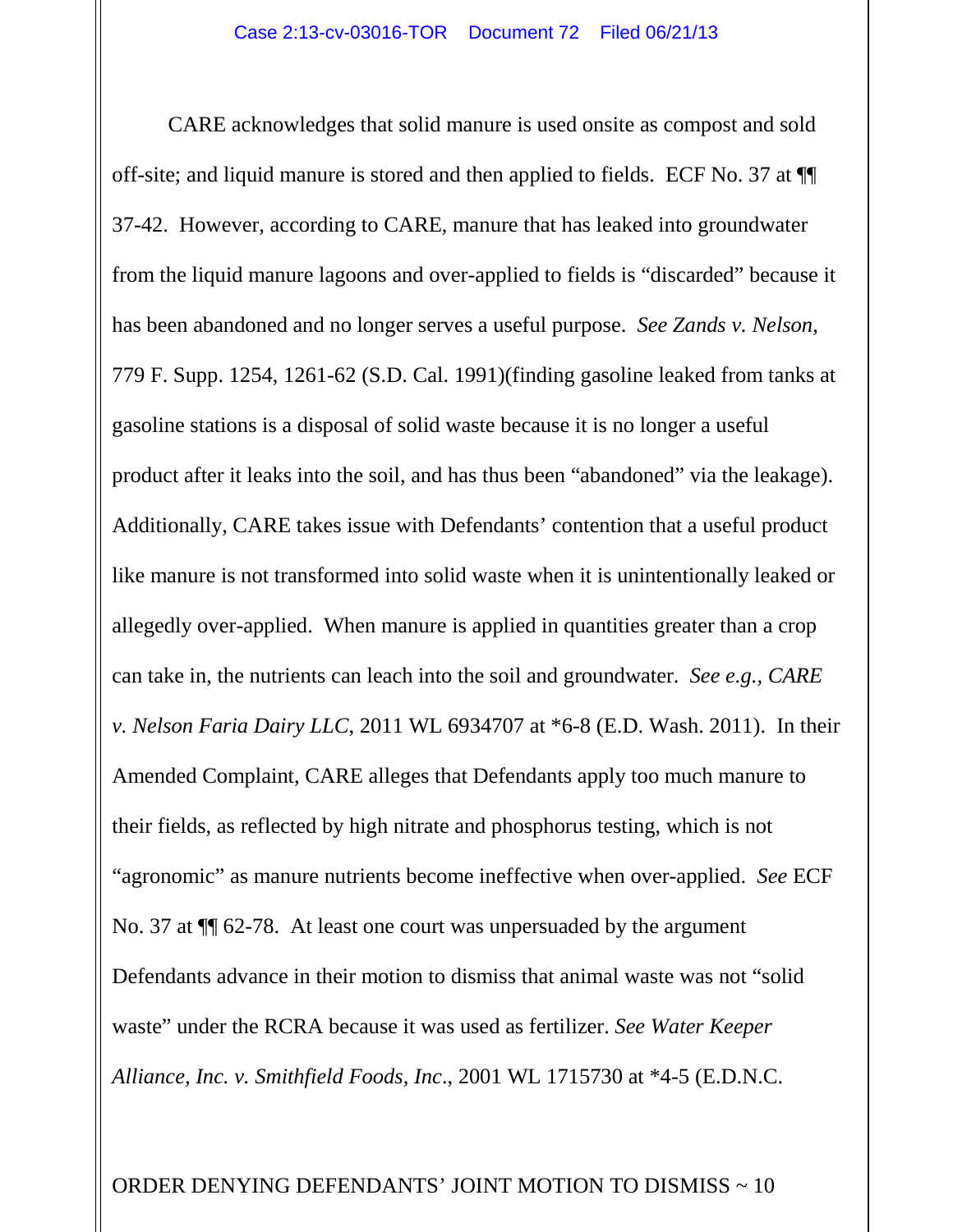2001). The court found that "[t]he question of whether defendants return animal waste to the soil for fertilization purposes or instead apply waste in such large quantities that its usefulness as organic fertilizer is eliminated is a question of fact." *Id*. [3](#page-10-0)

The crux of CARE's argument is that it is plausible for manure to be "solid waste" after it has ceased to be "beneficial" or "useful" when it is over-applied to the fields and when it has leaked away from the lagoons. *See Water Keeper Alliance, Inc. v. Smithfield Foods, Inc*., 2001 WL 1715730 at \*4-5 (E.D.N.C. 2001). The Court agrees. In making this ruling, the Court does not ignore the practical ramifications of determining when manure may become "discarded" under RCRA after it has ceased to be "useful" or "beneficial," or when it has

<span id="page-10-0"></span> $\overline{3}$  CARE also supports this argument by attaching a Complaint filed by the EPA in *U.S. v. Seaboard Foods, LLP*, alleging that swine manure was a solid waste when it was leaked from storage facilities and over-applied to fields. *See* ECF No. 47-1 at ¶¶ 16-20. However, CARE does not offer any authority allowing the Court to consider this material on a motion to dismiss. *See United States v. Ritchie*, 342 F.3d 903, 907-908 (9th Cir. 2003). Moreover, while the characterization of "solid waste" was an allegation in the EPA complaint, there is no indication that the court ever considered the merit of the United States' assertion.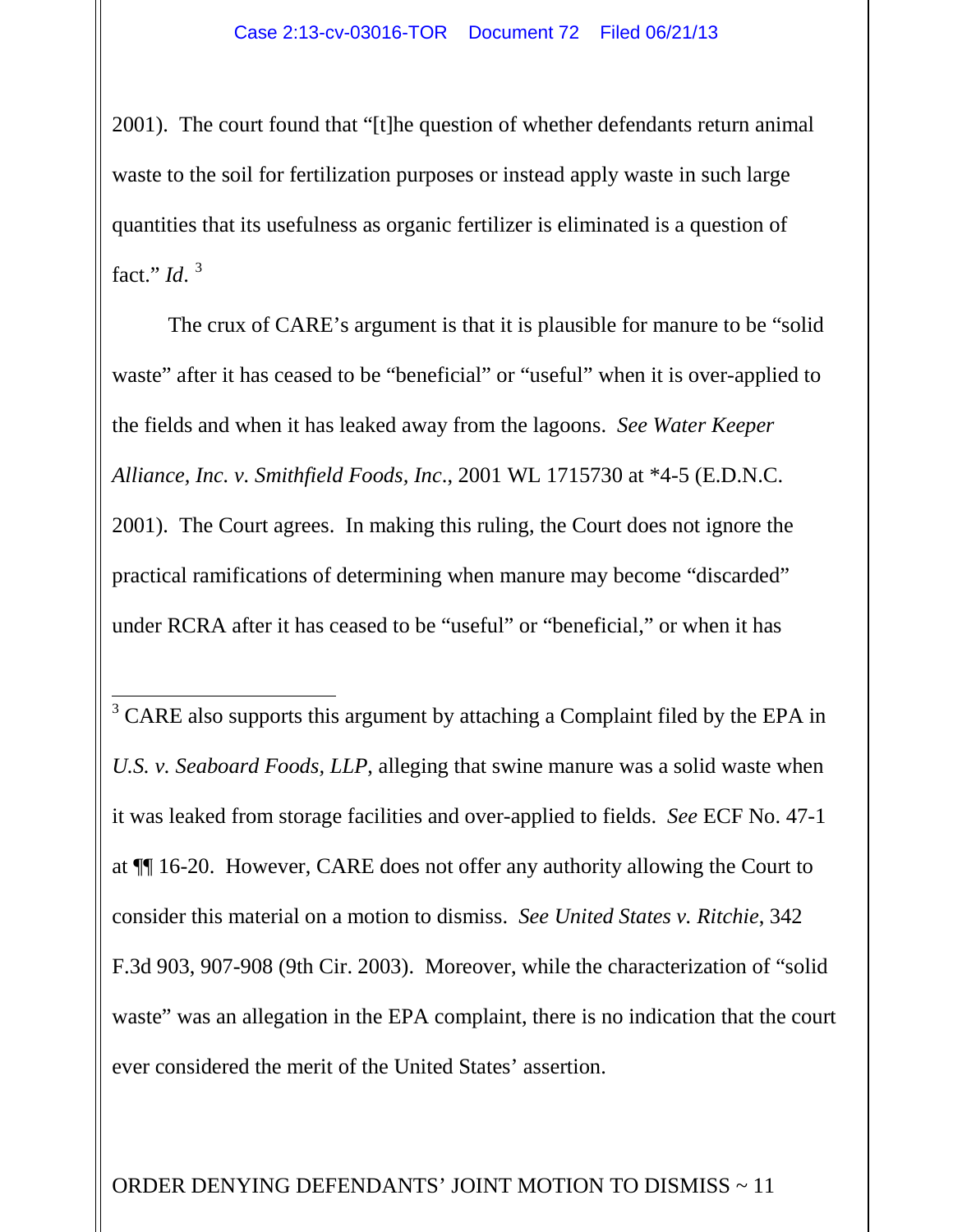served its "intended purpose." *Safe Air*, 373 F.3d at 1042; *Ecological Rights*, 713 F.3d at 515. Nor does the Court disregard the express finding by Congress that "[a]gricultural wastes which are returned to the soil as fertilizers or soil conditioners are not considered discarded materials in the sense of this legislation." *See Safe Air*, 373 F.3d at 1045-46. However, it is equally untenable that the overapplication or leaking of manure that was initially intended to be used as fertilizer can *never* become "discarded" merely because it is "unintentionally" leaked or over-applied. CARE correctly argues that the distinguishing feature of the cases relied on by Defendants analyzed whether a certain material was "discarded" in the course of its ordinary use in amounts necessary to serve its intended purpose. *See e.g., Ecological Rights*, 713 F.3d at 515-16 ("wood preservative that has been applied to utility poles to preserve them is being used for its intended purpose…."). In stark contrast, CARE alleges that Defendants have applied manure in amounts *beyond* what is necessary to serve as fertilizer. *See* ECF No. 37 at ¶¶84-85. Thus, the cases cited by Defendants are factually distinguishable from the instant case on this important point.

As aptly stated by the court in *Water Keeper*, "no blanket animal waste exception excludes animal waste from the 'solid waste' definition. Instead, the determination of whether defendants 'return' animal waste to the soil as [fertilizer] is a functional inquiry focusing on defendants' use of the animal waste products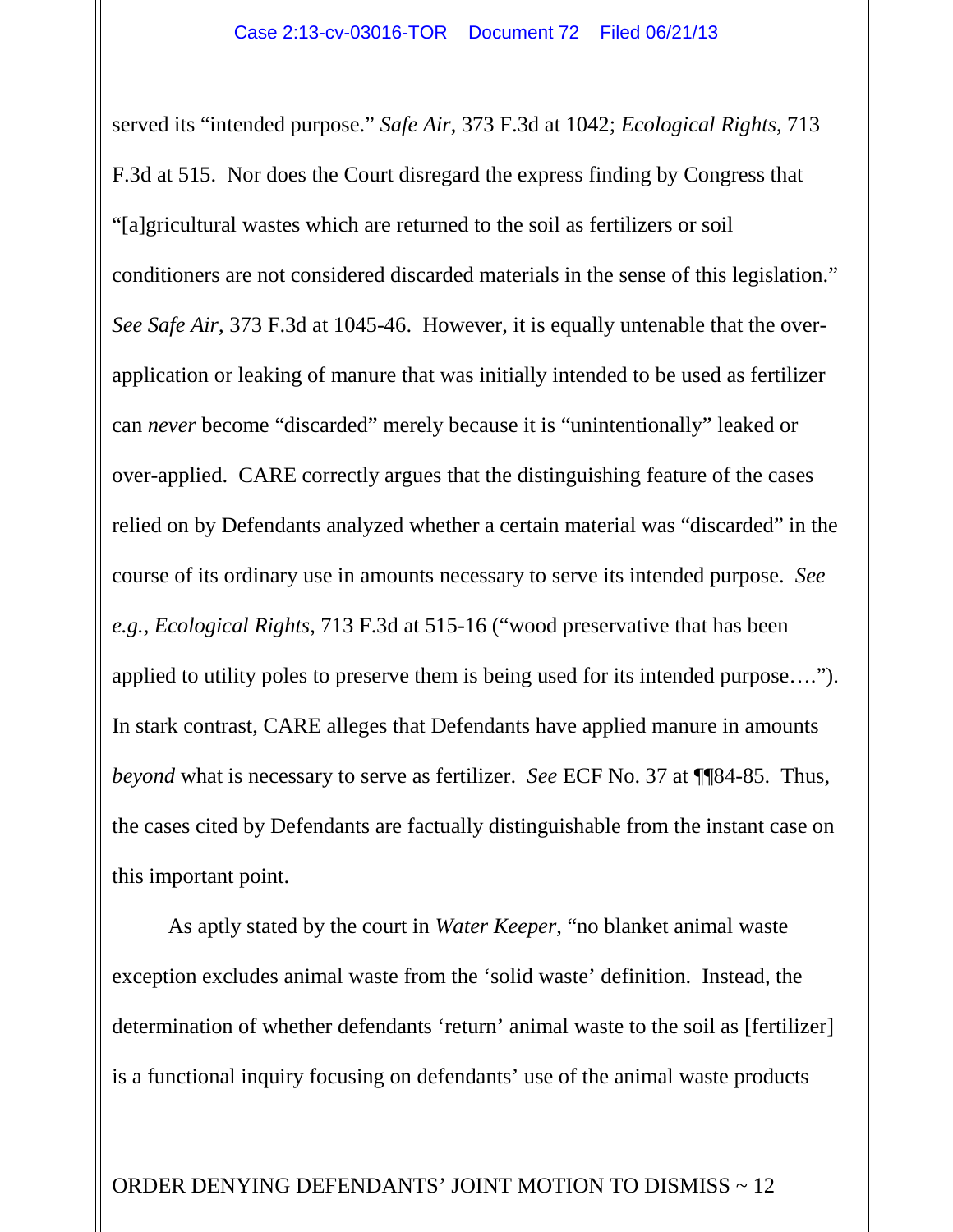rather than the agricultural waste definition." *Water Keeper*, 2001 WL 1715730 at \*4. It would be premature at this stage of the proceedings to dismiss this case without any argument or evidence as to whether the manure was put to its intended use and/or used for beneficial purposes by Defendants under the circumstances unique to this case. *See id.* at \*4-5 ("[t]he question of whether defendants return animal waste to the soil for fertilization purposes or instead apply waste in such large quantities that its usefulness as organic fertilizer is eliminated is a question of fact."). The Court finds that the allegations in CARE's Amended Complaint state well-pleaded factual allegations that the Defendants over-applied and improperly applied manure to their fields, and allowed liquid manure to leak from lagoons, thereby "discarding" the manure and qualifying it as "solid waste" under RCRA. On this motion to dismiss, these allegations are entitled to the assumption of truth, and state a plausible claim for relief under the tenants of RCRA.

## **C. Anti-Duplication Provision in RCRA**

<span id="page-12-0"></span>The Defendant dairies are subject to a Consent Order issued by the EPA under the SWDA.<sup>[4](#page-12-0)</sup> ECF No. 38-1. Under terms of the Consent Order, the goal is  $\frac{4}{4}$  Generally, a court may not consider material beyond the complaint when ruling on a 12(b)(6) motion, without converting the motion into a motion for summary judgment. *See Lee v. City of Los Angeles*, 250 F.3d 668,688 (9th Cir. 2001). However, the court may take judicial notice of matters of public record as long as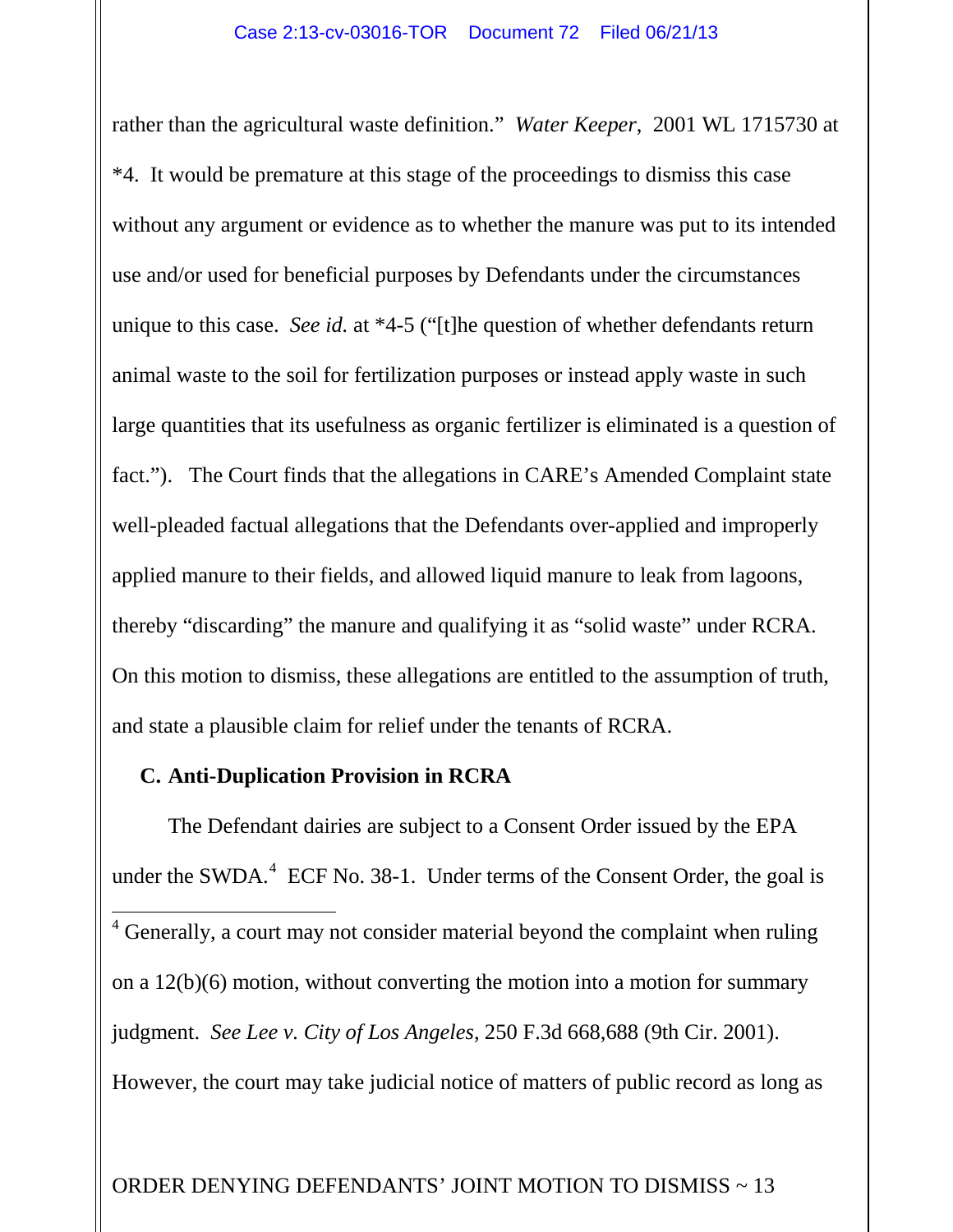to "achieve drinking water quality that meets EPA maximum contaminate levels … for nitrate of 10 mg/L in the drinking water beneath and downgradient of the Diary Facilities." *Id*. at Appx. B, p.1. Pursuant to the RCRA, "[n]othing in this chapter shall be construed to apply to … any activity or substance which is subject to … the [Safe Water Drinking Act] … except to the extent that such application (or regulation) is not inconsistent with the requirements of such Acts." 42 U.S.C.  $§ 6905(a).$ 

Defendants contend that this provision bars citizen suits based on activities regulated under another statute, here the  $SWDA$ ,<sup>[5](#page-13-0)</sup> in an inherently inconsistent manner. Specifically, Defendants argue that the instant lawsuit is an attempt by CARE to regulate the same activities (land-application and storage of manure) and the facts are not "subject to reasonable dispute." *Id*. at 689. The Court takes judicial notice of the Consent Order. Ξ

<span id="page-13-0"></span><sup>5</sup> Defendants contend that CARE would "logically" bring this suit under the SDWA but cannot in this case because the EPA is enforcing that statute. *See* ECF No. 38 at 13 n.3 (citing 42 U.S.C. § 300j-8(b)(barring citizen suits under the SDWA when the EPA has commenced enforcement proceedings). Thus, according to Defendants, CARE is attempting to "shoehorn" an underground drinking water claim into the RCRA. The Court declines to consider this purely speculative argument.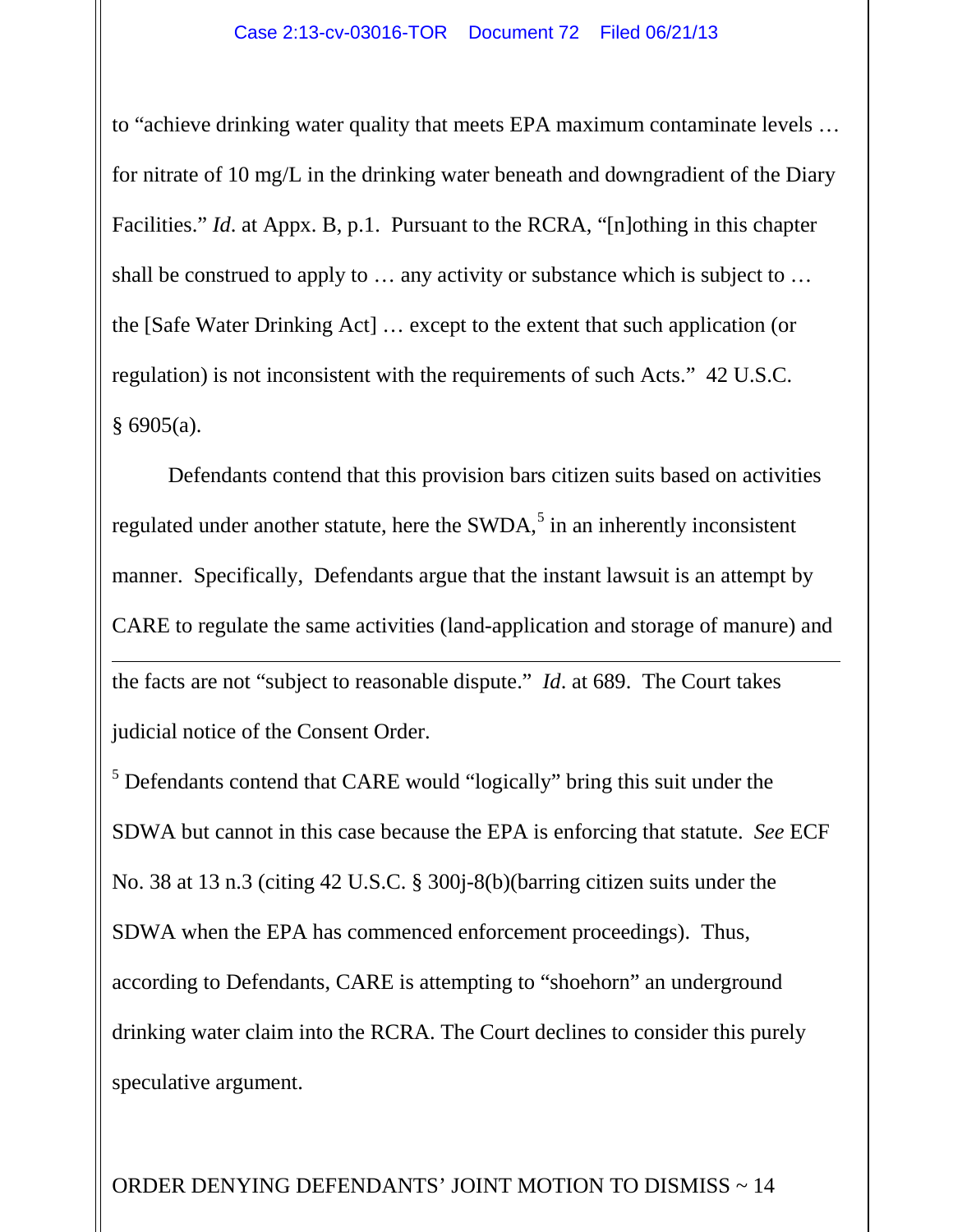the same substance (manure/nitrates) in a manner "inconsistent" with EPA regulation under the SDWA (the Consent Order), and is therefore barred by the RCRA "non-duplication" provision. *See Coon v. Willett Dairy, LP*, 536 F.3d 171, 174 (2d Cir. 2008)(RCRA citizen suit claims based on "same activities and substances" as covered by the CWA permit); *Jones v. E.R. Snell Contractor, Inc*., 333 F. Supp. 2d 1344, 1350-51 (N.D. Ga. 2004)(pollutant at issue, stormwater runoff, was exempt from the coverage of RCRA because it was regulated by the CWA). Thus, according to Defendants, "the only plausible reason for filing a lawsuit is to seek inconsistent relief." ECF No. 38 at 15.

CARE responds that "by its terms" 42 U.S.C. § 6905(a) does not include language referring to enforcement, and thus cannot preclude a citizen suit. ECF No. 47 at 13-14. Rather, CARE argues that citizen suits of this kind are only subject to limitations under 42 U.S.C. § 6972(b)(2)(A)-(C), namely: written notice and preclusion where a state or federal agency is diligently pursuing a certain judicial or administrative action. However, Defendants do not challenge whether the instant suit is precluded under this provision. Further, as indicated above, courts have routinely relied on 42 U.S.C. § 6905(a), also known as the "antiduplication" provision, to analyze the viability of a citizen suit. *See e.g., Coon ,*  536 F.3d at 174; *Jones*, 333 F. Supp. 2d at 1350-51. CARE offers no legal authority indicating otherwise, and thus the Court finds this argument inapposite.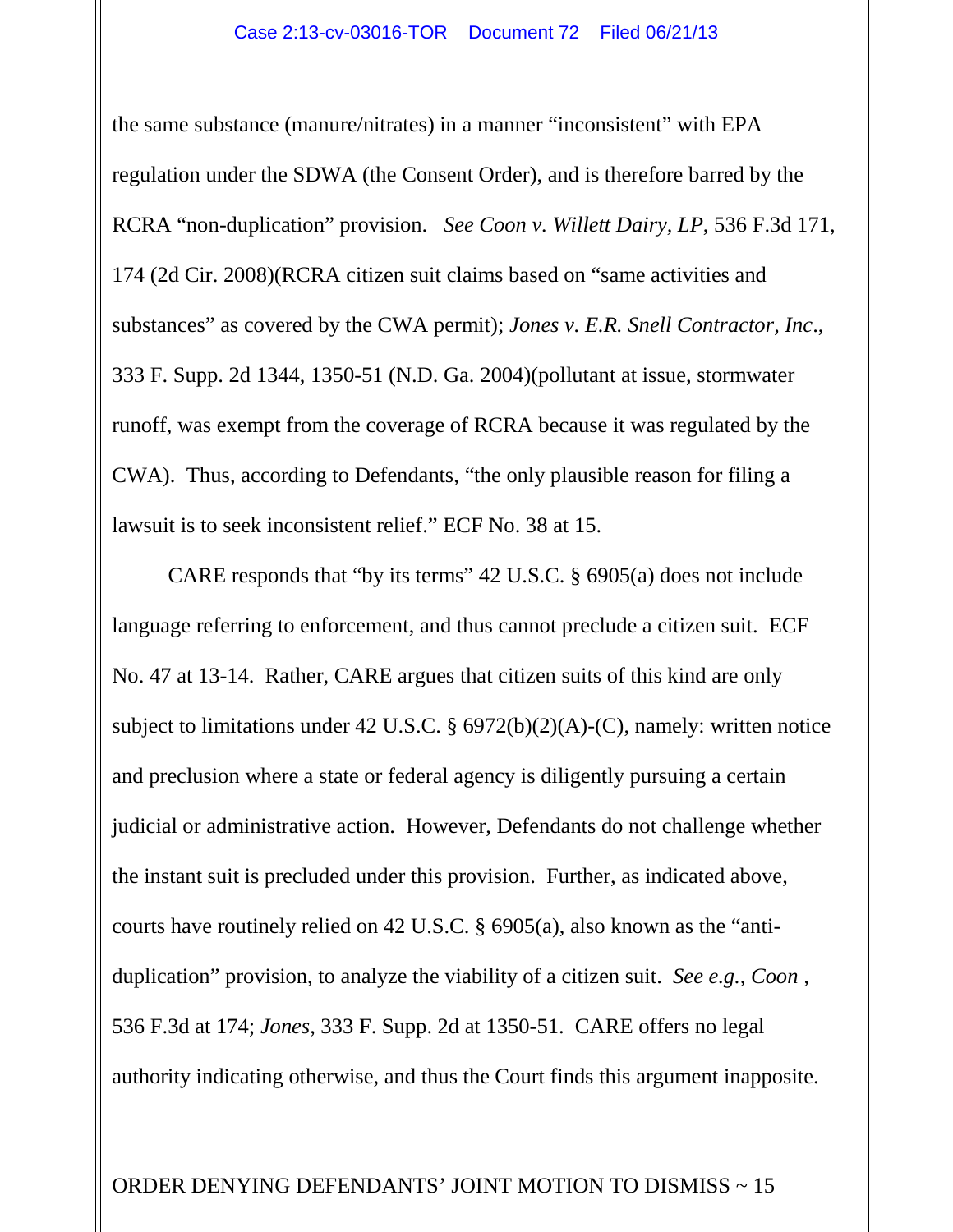In fact, at least one court has allowed simultaneous RCRA and SDWA claims under the anti-duplication provision after finding there was nothing inconsistent between the requirements of the two statutes. *Vernon Village, Inc. v.Gottier*, 755 F. Supp. 1142, 1154 (D. Conn. 1990).

Relying on *Vernon Village*, CARE argues that the broader scope of RCRA's endangerment provision, as opposed to the SDWA's narrower focus on water supplies, does not necessitate the finding that the RCRA is inconsistent with the SDWA. The Court agrees. "While the SDWA applies to the safety of the drinking water, RCRA is concerned with the safe treatment and disposal of hazardous substances-hazardous substances that could be contained within drinking water." *Vernon Village*, 755 F. Supp. at 1154. "[W]hen two statutes are capable of coexistence, it is the duty of the courts, absent a clearly expressed congressional intention to the contrary, to regard each as effective." *Morton v. Mancari*, 417 U.S. 535, 551 (1974)("When there are two acts upon the same subject, the rule is to give effect to both if possible…."). At this stage of the proceedings the Court finds it premature to dismiss on the basis of the anti-duplication provision without allowing discovery as to whether the substances and activities addressed in the Consent Order and the Amended Complaint are in fact inconsistent in this case. *See Raritan Baykeeper, Inc. v. NL Indus., Inc*., No. 09-cv-4117(JAP), 2013 WL 103880 at \*27 (D.N.J. Jan. 8, 2013). It remains to be seen what remedies could be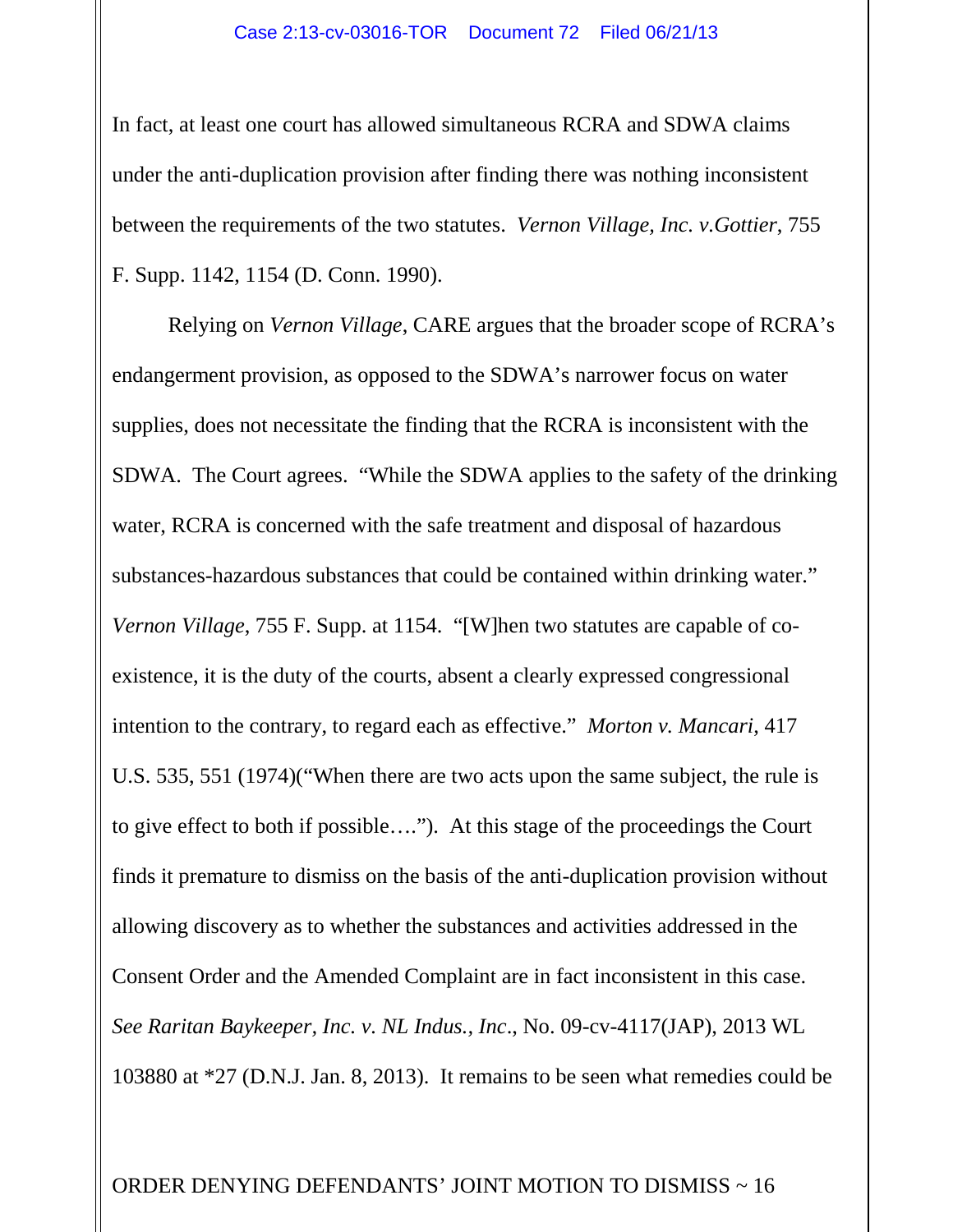supplemental to the Consent Order without conflict or duplication. Thus, CARE's Amended Complaint cannot be dismissed for failure to state a claim on the basis of the RCRA anti-duplication provision.

## **D. Whether Relief has Already Been Granted**

Regardless of the anti-duplication provision, courts have held that citizen suits are barred if government action encompasses all relief sought in the lawsuit, and there is no injunctive relief left for the court to order. *See e.g. 87th St. Owners Corp. v. Carnegie Hill-87th St. Corp*., 251 F. Supp. 2d 1215, 1219-21 (S.D.N.Y. 2002)(plaintiff was unable to identify any action defendant could take to improve the situation beyond the plan already implemented by the state agency, however, deference to agency may not be required if defendant could be ordered to take action not already in place as result of agency efforts that would "improve the situation in some way"); *Clean Harbors, Inc. v. CBS Corp*., 875 F. Supp. 2d 1311, 1330-32 (D. Kan. 2012)(RCRA citizen suit barred when injunctive relief was already in place). Courts may base this ruling both on standing grounds and failure to state a claim when agency efforts are already underway. *See Clean Harbors*, 875 F. Supp. 2d at 1330; *87th St. Owners*, 251 F. Supp. 2d at 1222. However, relief may be available when a government plan does not address the same substance or activity, or where there is "ample room for injunctive relief beyond [the agency's] efforts." *See In re MTBE Products Liability Litig*., 476 F. Supp. 2d 275, 281-82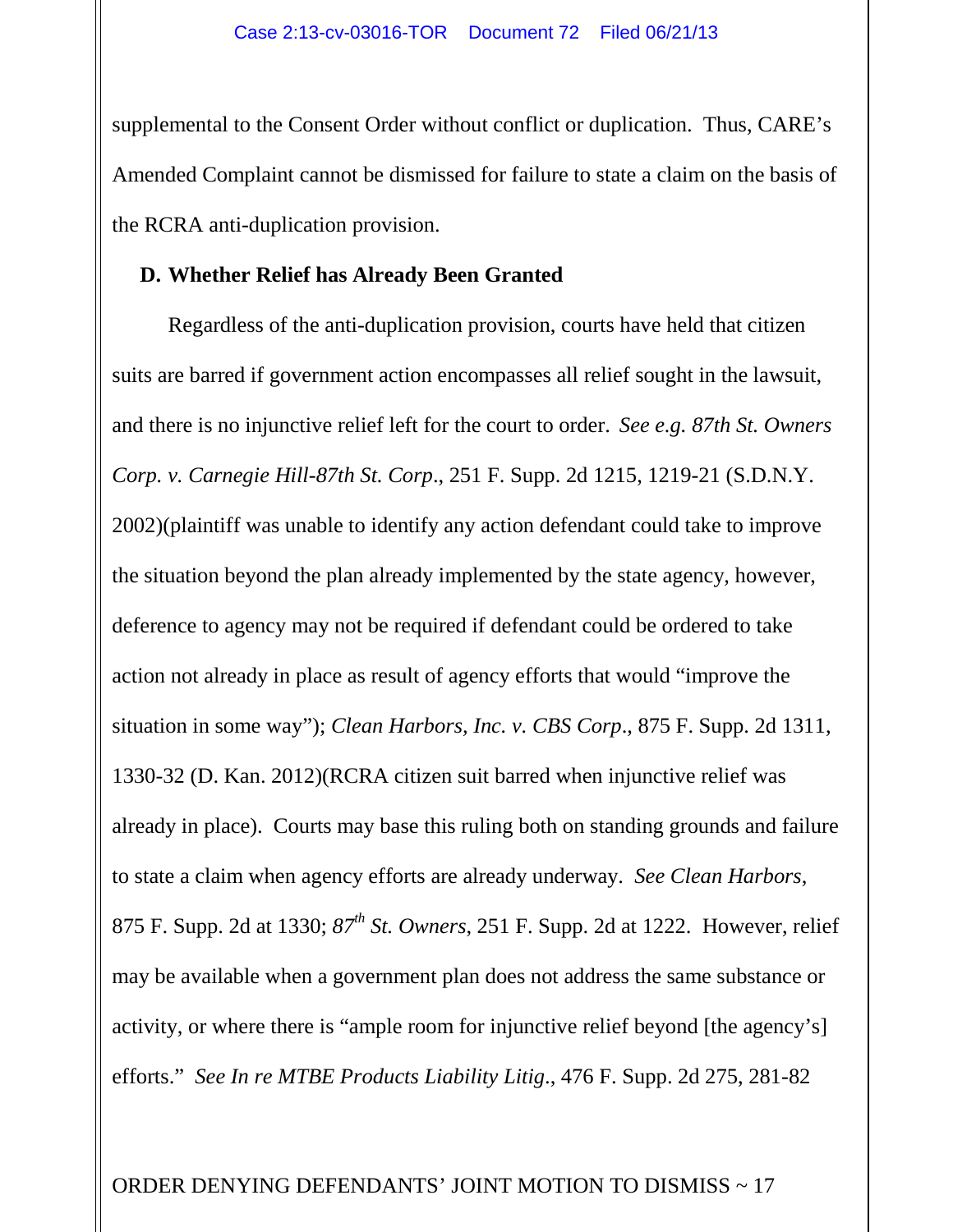(S.D.N.Y. 2007); *City of Colton v. American Promotional Events, Inc*., 824 F. Supp. 2d 1015, 1021-22 (C.D. Cal. 2011).

The relief sought by CARE in the instant lawsuit differs with the requirements of the Consent Order in multiple areas, including, but not limited to:

- 1. CARE asks that Defendants supply drinking water to residents within a three mile radius, as opposed to a one mile radius in the Consent Order (ECF No. 37 at ¶I (relief requested); ECF No. 38-1, Appx. B at p.5);
- 2. CARE asks the Court to order Defendants to implement scientific studies examining the fate and transport of solid waste from the facility to the waters and soils of the surrounding area with the goal of remediating the contamination allegedly caused by Defendants, while the Consent Order only requires monitoring (ECF No. 37 at ¶¶ G, H, J, K; ECF No. 38-1, Appx. B at  $\P$ E);
- 3. CARE wants Defendants to design a program to evaluate the actual amount of manure necessary to provide a specific crop with its anticipated nutrient needs, while the Consent Order merely requires Defendants to act in accord with NRCS Practice Standard 590 to determine if manure was over-applied (ECF No. 37 at ¶ F; ECF No. 38-1, Appx. B at ¶ F.1);
- 4. CARE asks the Court to order that Defendants immediately line the manure lagoons; as opposed to the Consent Order's requirement that Defendants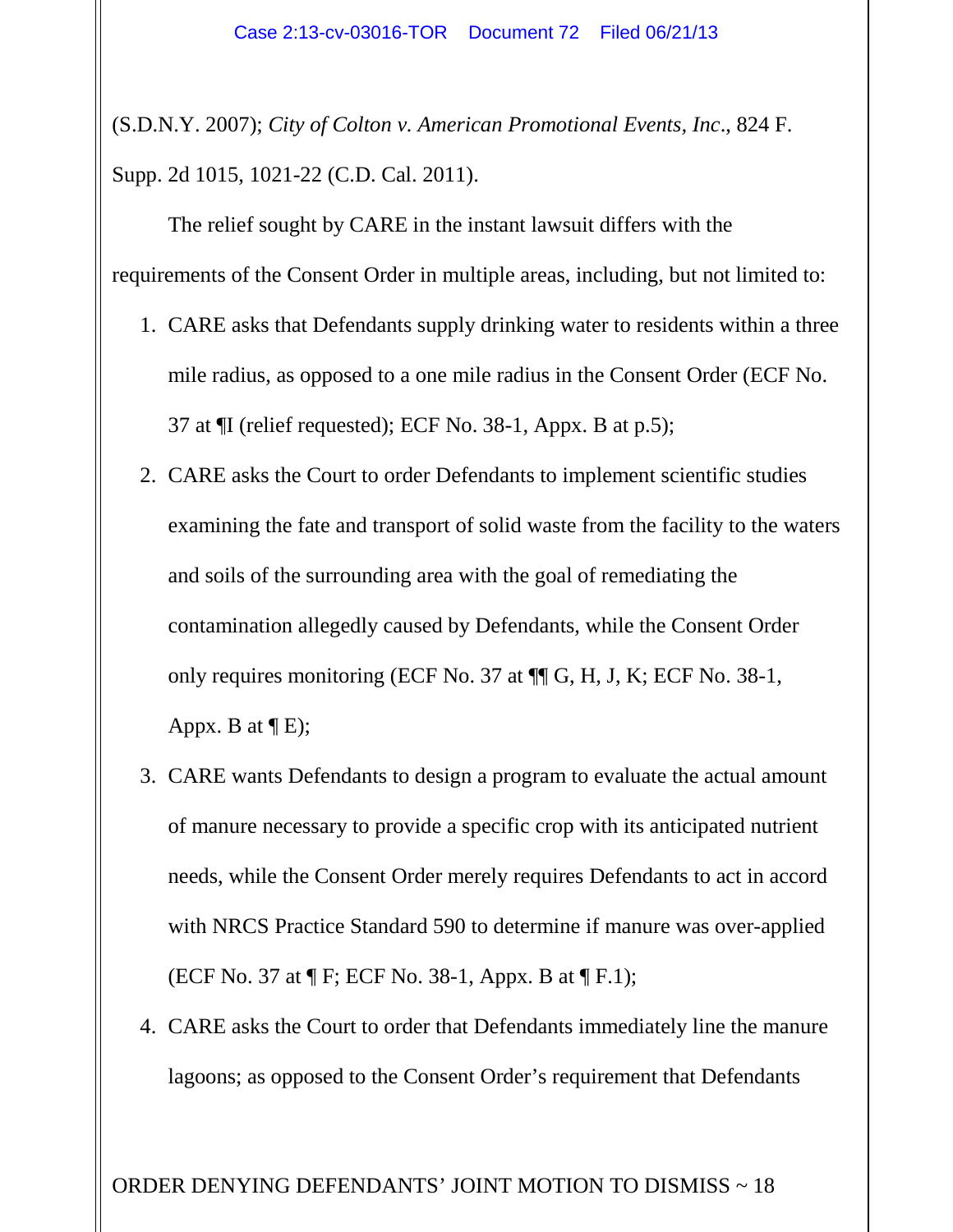submit a report to determine if the lagoons comply with legal standards (ECF No. 37 at ¶ C; ECF No. 38-1, Appx. B at ¶ F.1.6).

5. CARE asks that soil sampling be required down to at least a four foot level, as opposed to depths of one to three feet in the Consent Order (ECF No. 37 at ¶ G; ECF No. 38-1 at ¶¶F. 1.c, F.1.e).

Defendants argue that CARE's claims are based on the exact same problems already remedied by the EPA in the Consent Order, and that any imminent and substantial danger has been abated either by providing an alternate source of drinking water, or requiring Defendants to line the manure lagoons if they do in fact leak. Thus, Defendants maintain that the Complaints fail to state a claim, as the relief sought has already been granted. *See Trinity Indus. V. Chicago Bridge & Iron Co.*, 867 F. Supp. 2d 754, 763-64 (W.D. Pa. 2012)(finding relief that would be available to plaintiff under RCRA had already been provided by the Consent Order, even though active cleanup of the site had not begun); *Kara Holding Corp. v. Getty Petroleum Mktg., Inc*., NO. 99 Civ. 1275(RWS), 2004 WL 1811427 at \*11-12 (S.D.N.Y Aug. 12, 2004)(even though proposed remediation plan went beyond consent order, plaintiff "had not shown that the remediation plan … is necessary to insure that the petroleum contamination is no longer an imminent and substantial endangerment in light of the considerable remediation that has already taken place.").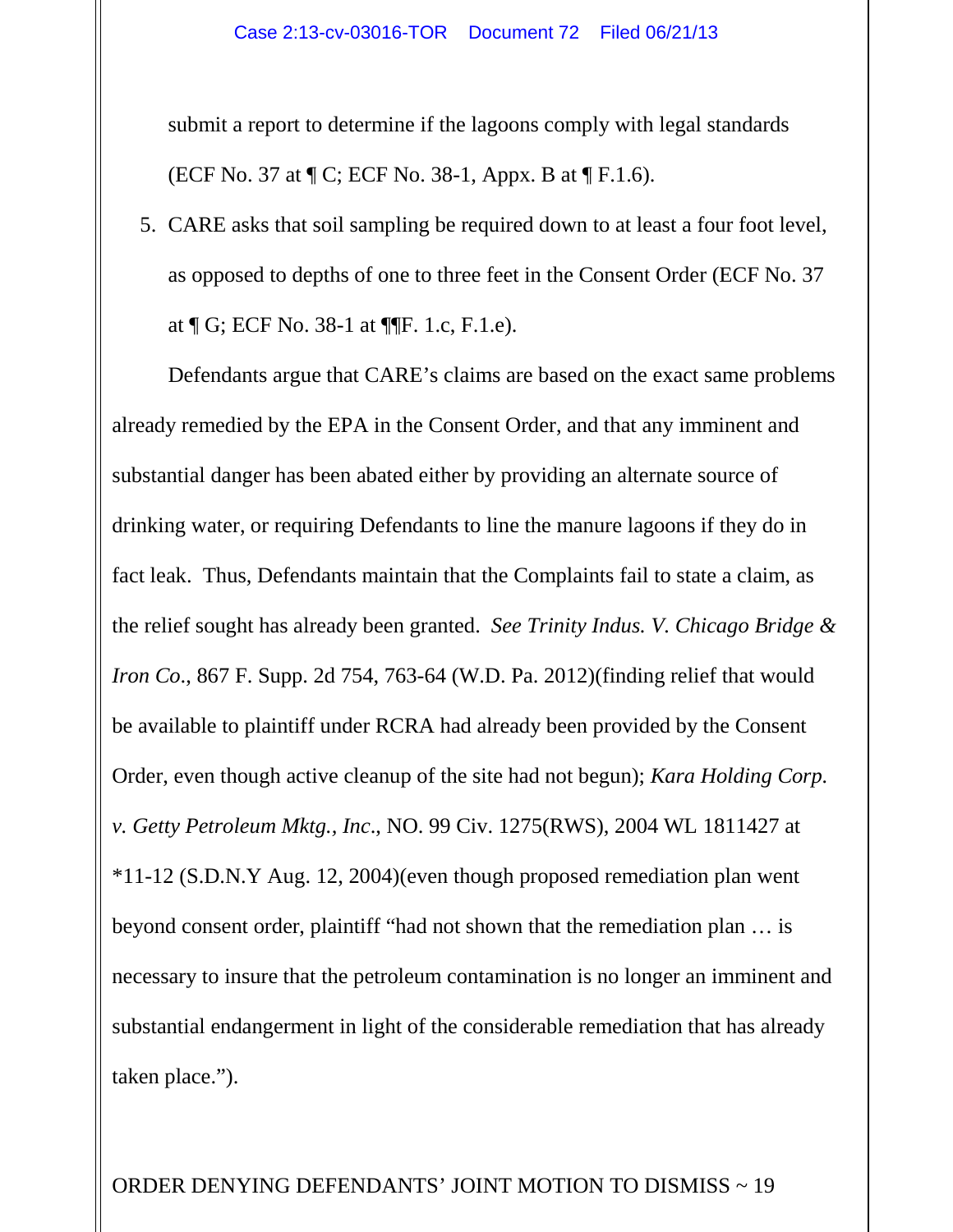CARE cites to the same discrepancies between the Consent Order and the relief sought in their Complaint, to argue that the instant suit does not abate the endangerment caused by the Defendants, nor does it fully encompass the relief sought by CARE. ECF No. 47 at 17-20 (citing *In re MTBE Products Liability Litig*., 476 F. Supp. 2d at 281-82; *City of Colton*, 824 F. Supp. 2d at 1021-22 (C.D. Cal. 2011). Additionally, CARE argues that, despite Defendants' contentions otherwise, this lawsuit is not based solely on contamination of underground drinking water by one type of contaminant (nitrate). The Complaint alleges contamination of surface water and soil (ECF No. 37 at ¶¶ 55, 81-82), and identifies contaminants including nitrates, phosphorus, pharmaceuticals, and heavy metals  $Id$ . at  $\P$  84, 101).<sup>[6](#page-19-0)</sup> Thus, CARE argues the case should not be dismissed because its scope is broader than the Consent Order, which is confined to the contamination of underground water by nitrates. *See Francisco Sanchez v. Esso Standard Oil Co*., 572 F.3d 1, 12 (1st Cir. 2009)(collecting cases finding that a

<span id="page-19-0"></span> $6$  CARE also takes issue with Defendants' argument that the cause of action is premised on contamination of drinking water. ECF No. 47 at 17 n.14. Instead, CARE alleges endangerment and open dumping claims based on the mishandling of manure, which is *proven* by showing contamination of groundwater, soil and possibly drinking water. t

ORDER DENYING DEFENDANTS' JOINT MOTION TO DISMISS ~ 20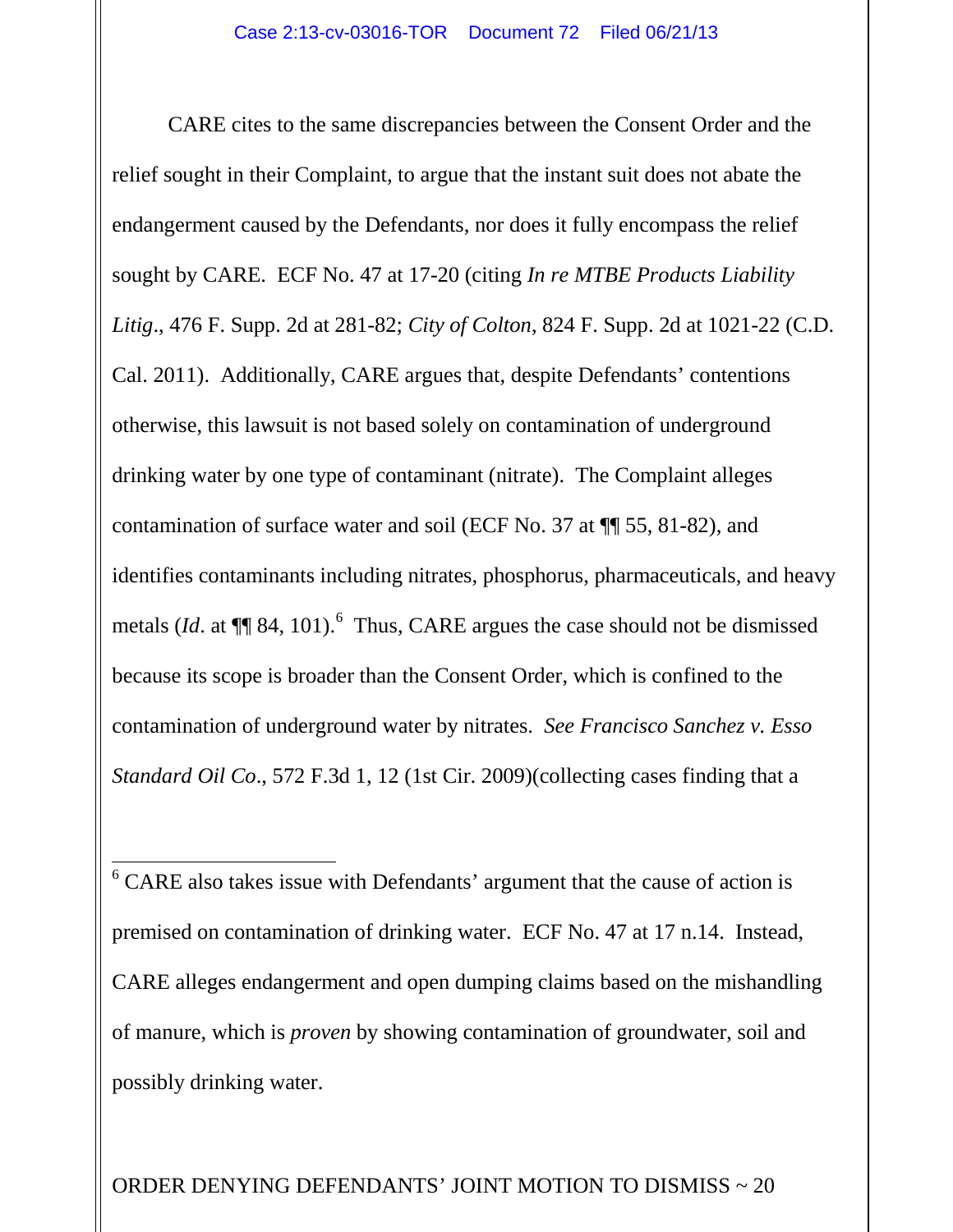consent order did not preclude citizen suit when consent order did not address the same contaminants and/or contemplate the same type of contamination).

As an initial matter, the Court must address Defendants' argument that CARE's notice of intent to sue ("NOI") alleges only contamination of underground drinking water, and therefore any claims as to contamination of surface water and/or contamination by pharmaceuticals, phosphorus and hard metals, is an improper attempt to expand the Complaint beyond the terms of the NOI. ECF No. 67 at 5-8. CARE perfunctorily argues that the NOI provided detailed information alleging violations of RCRA due to improper handling of manure, thereby contaminating groundwater, surface water, and soil. *See* ECF No. 37-1 at 2-5.

A notice of intent to sue ("NOI") under RCRA must contain sufficient information to permit the recipient to identify the specific requirement, standard, or regulation that has been violated, the activity alleged to be in violation, and the persons responsible for the alleged violation. 40 C.F.R. § 254.3; *Brod v. Omya*, 653 F.3d 156, 166 (2d Cir. 2011)(NOI must identify specific basis for lawsuit). Notice is sufficient where defendant "was made aware of soil and groundwater contamination and the specific compounds causing the contamination." *Northern Cal. River Watch v. Honeywell Aerospace*, 830 F. Supp. 2d 760, 766 (N.D. Cal. 2011). However, plaintiffs are not required to "list every specific aspect or detail of every alleged violation." *Cmty Ass'n for Restoration of the Env't v. Henry*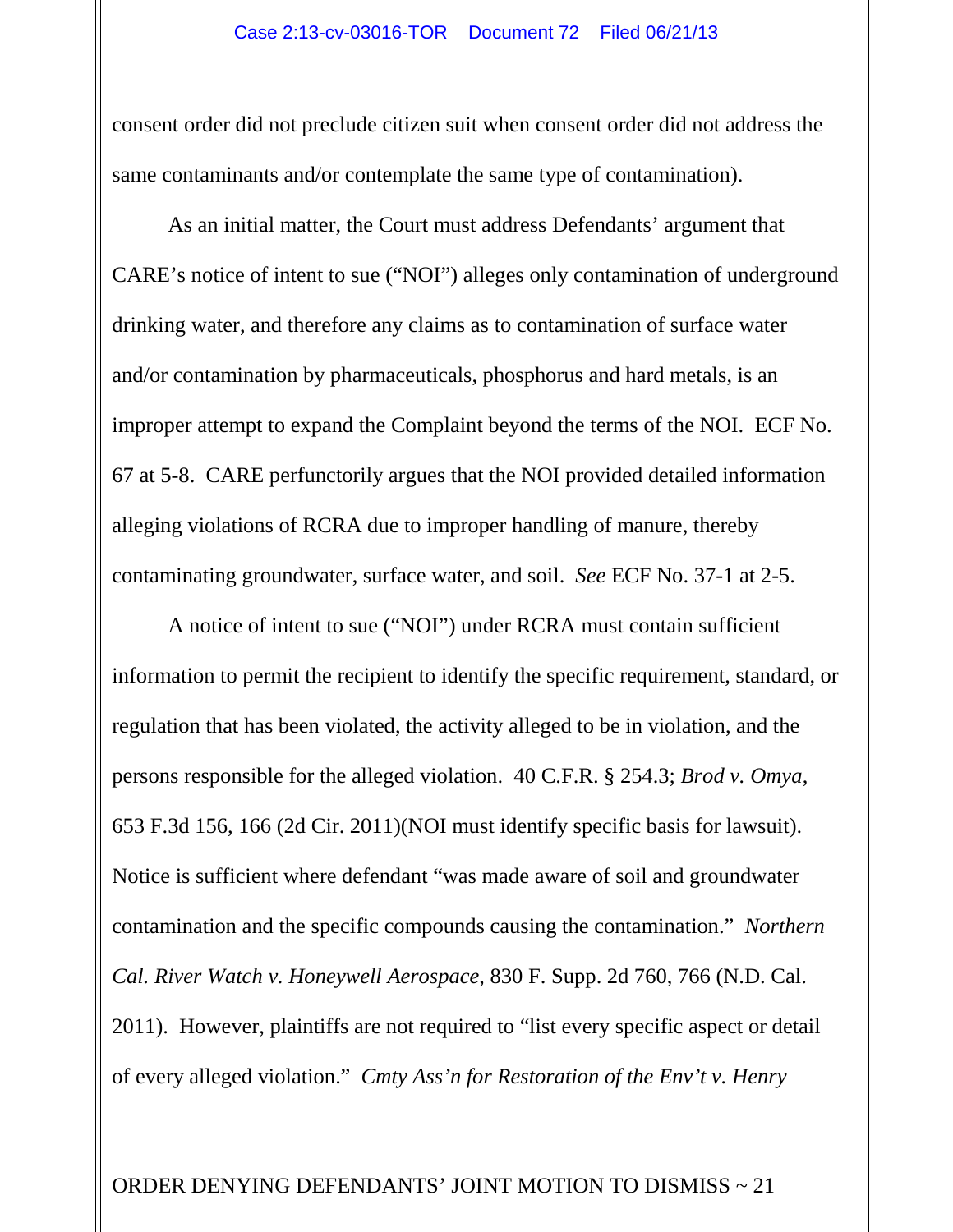*Bosma Dairy*, 305 F.3d 943, 951 (9th Cir. 2002); *San Francisco Baykeeper, Inc. v. Tosco Corp*., 309 F.3d 1153, 1155 (9th Cir. 2002)(holding NOI "does not need to describe every detail of every violation; it need only provide enough information that the defendant can identify and correct the problem.").

In this case, the primary focus of the NOI is (1) the imminent and substantial endangerment due to nitrates found in underground drinking water; and (2) improper handling of manure constitutes open dumping in violation of 42 CFR § 257.3-4(a) as shown by high levels of nitrates in the underground drinking water. ECF No. 37-1 at 2-5. The only reference to industry-standard bovine pharmaceuticals, phosphorus, barium, and zinc is that they were found in "elevated levels." *Id*. at 3. The only mention of surface water is potential for runoff as a result of the over-application and ponding of liquid manure. *Id*. at 2. The NOI does note that elevated levels of nitrate were found in soil samples receiving Defendants' manure. *Id*. After exhaustive review of the NOI, the Court finds that CARE did not provide sufficient information as to contamination of surface water and/or contamination by pharmaceuticals, phosphorus and hard metals, to comply with the statutory RCRA notice obligation. While the NOI did mention these substances and activities briefly, it was not enough information for Defendants to identify and correct the problem. Thus, the Court will limit its analysis on this issue to contamination of underground drinking water by nitrates.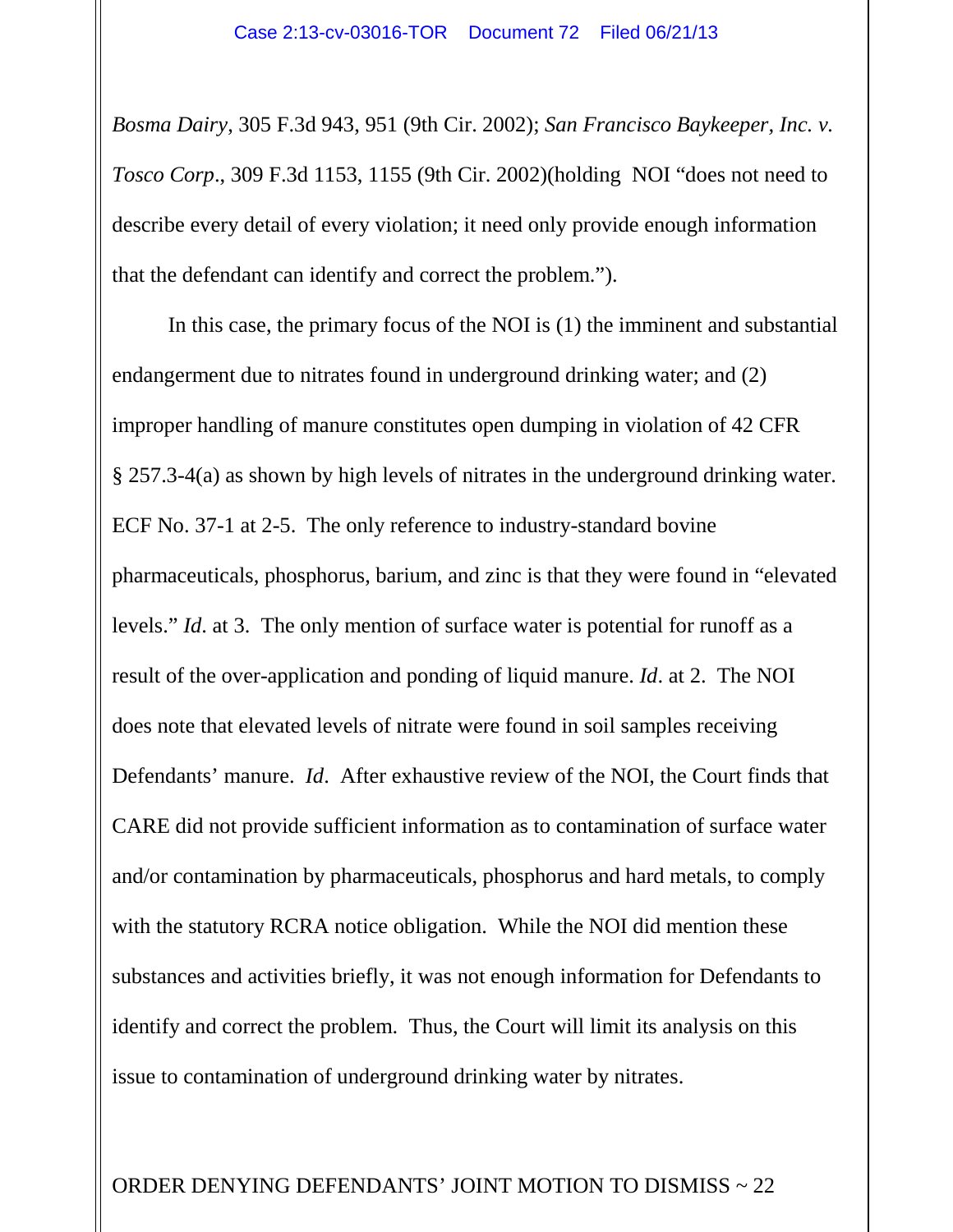The Court finds that CARE's Complaint states a plausible claim for relief as to allegations regarding the contamination of underground water sources by nitrates. In this case, CARE has identified action that could be taken by the Defendants, beyond what is required by the Consent Order, which could conceivably improve the situation. *Cf.*  $87<sup>th</sup>$  St., 251 F. Supp. 2d at 1219-21 (noting deference to agency may not be required if defendant could be ordered to take action not already in place as result of agency efforts that would "improve the situation in some way"). The allegations in CARE's Complaint may address the same substance and activity as the Consent Order (nitrates in underground drinking water), however, for the purposes of this motion, the Complaint sufficiently identifies "ample room for injunctive relief beyond [the agency's] efforts." *In re MTBE Products Liability Litig*., 476 F. Supp. 2d at 281-82. For example, CARE asks the Court to order Defendants to conduct scientific studies to remediate the contamination, instead of monitoring only; design programs to evaluate the actual amount of manure necessary to provide a specific crop with the required nutrients; and line the manure lagoons immediately instead of monitoring to determine if they comply with legal standards. ECF No. 37 at ¶¶ C, F, G, H, J, K; ECF No. 38- 1, Appx. B at  $\P$  E, F.1). Thus, the Court finds that CARE's citizen suit is not barred because the Consent Order does not encompass *all* relief CARE seeks in this lawsuit, nor does it foreclose further injunctive relief as identified in the